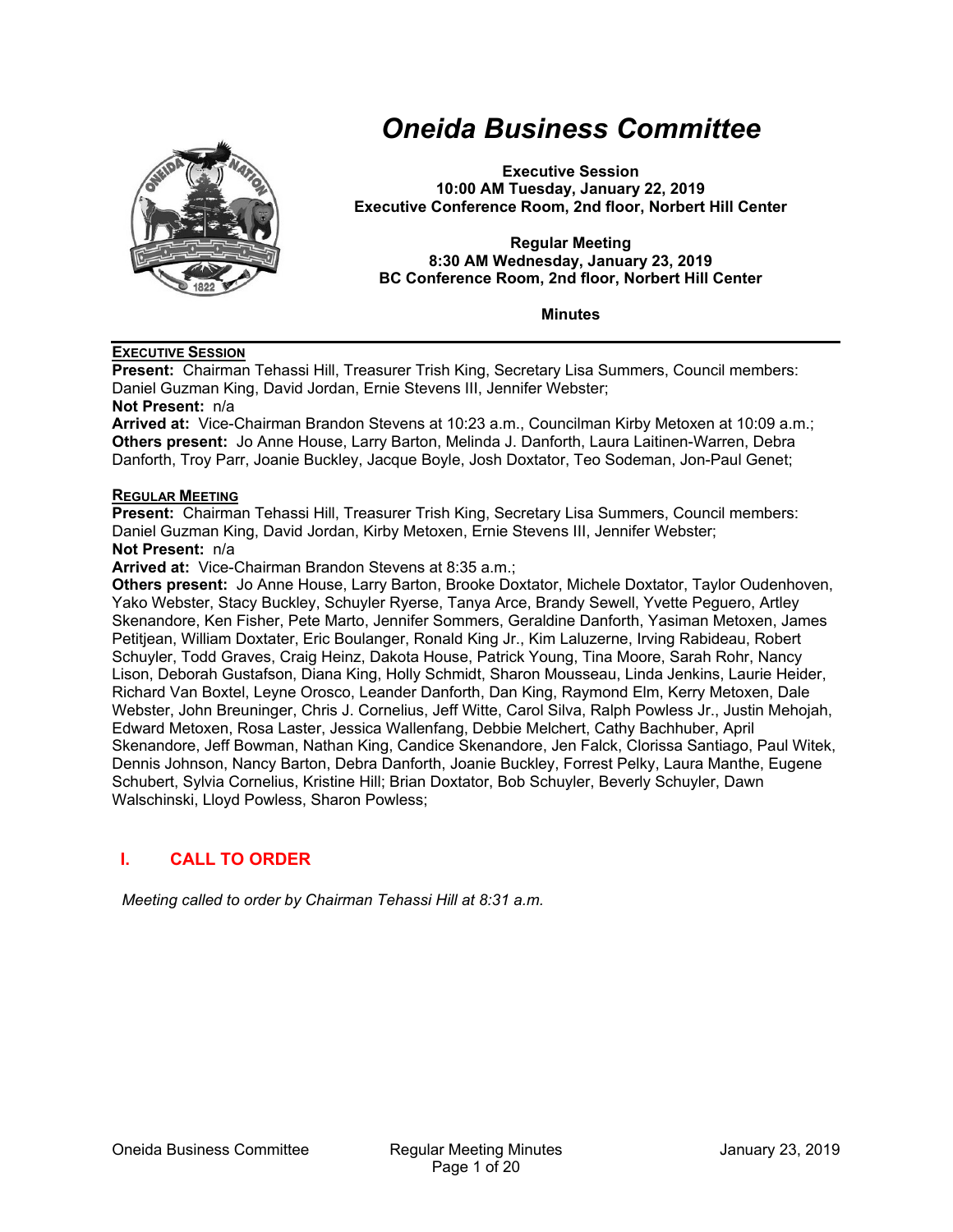# **II. OPENING**

*Opening provided by Chairman Tehassi Hill.* 

*Vice-Chairman Brandon Stevens arrived at 8:35 a.m.* 

#### **A. Presentation of grants to Exxon/Mobil Education Alliance program recipients**  Sponsor: Michele Doxtator, Area Manager/Retail Profits

*Taylor Oudenhoven presented a \$500 grant to Yvette Peguero for the Oneida Nation Elementary School; Yako Webster presented \$500 grant to Artley Skenandore for the Oneida Nation High School; Stacy Buckley presented \$500 grant to Ken Fisher for the Freedom Middle School; Schuyler Ryerse presented \$500 grant to Pete Marto for Pioneer Elementary School; Tanya Arce presented \$500 grant to Hillcrest Elementary School; Brandy Sewell presented \$500 grant to Jennifer Sommers for Lannoye Elementary School;* 

# **B. Special Recognition for Years of Service**

Sponsor: Geraldine Danforth, Area Manager/Human Resources

*Special Recognition by James Petitjean of William Doxtater (25 years of service); Special Recoginition by Eric Boulanger of Ronald King Jr. (25 years of service); Special Recognition by Kim Laluzerne of Irving Rabideau (25 years of service); Special Recognition by Kim Laluzerne of Robert Schuyler (25 years of service); Special Recognition by Todd Graves of Craig Heinz (25 years of service); Special Recognition by Dakota House of Patrick Young (25 years of service); Special Recognition by Tina Moore of Sarah Rohr (25 years of service); Special Recognition by Tina Moore of Nancy Lison (25 years of service); Special Recognition by Tina Moore of Deborah Gustafson (25 years of service); Special Recognition by Diana King of Holly Schmidt (25 years of service); Special Recognition by Sharon Mousseau of Linda Jenkins (25 years of service); Special Recognition by Kim Laluzerne of Laurie Heider (25 years of service);* 

*Special Recognition of the following individuals who could not be present: Robert Benjamin (25 years of service); Ted Gillis (25 years of service); Margaret Brusky (25 years of service); Judith Vanlanen (25 years of service); Pamela Rueben (25 years of service); Leanne Doxtater (25 years of service); Rhonda Shampo (25 years of service); Jamie Spencer Sr. (25 years of service); Douglas Vandenheuvel (25 years of service); Anthony Joslin (25 years of service); Ruth Long (25 years of service); Mary Smith (25 years of service); Michael Demuth (25 years of service); Connie Hill (25 years of service); Holly Genskow Lapalm (25 years of service);* 

#### **C. Special recognition of retirement - Rich Van Boxtel, Chief of Police**  Sponsor: Ernie Stevens III, Councilman

*Special Recognition by Oneida Veterans. Eagle feather presented to Rich Van Boxtel by Kerry Metoxen, Dan King, Leander Danforth, Raymond Elm.* 

#### **D. Presentation of distribution to the Oneida Nation by Bay Bancorporation, Inc.**  Sponsor: Jeff Bowman, President/Bay Bancorporation Inc

*Bay Bancorporation Inc. representatives Jeff Bowman, President/Bay Bank, and Nathan King, Vice-President/Bay Bank, present a check for distribution of profits in the amount of \$100,000 to the Oneida Nation.*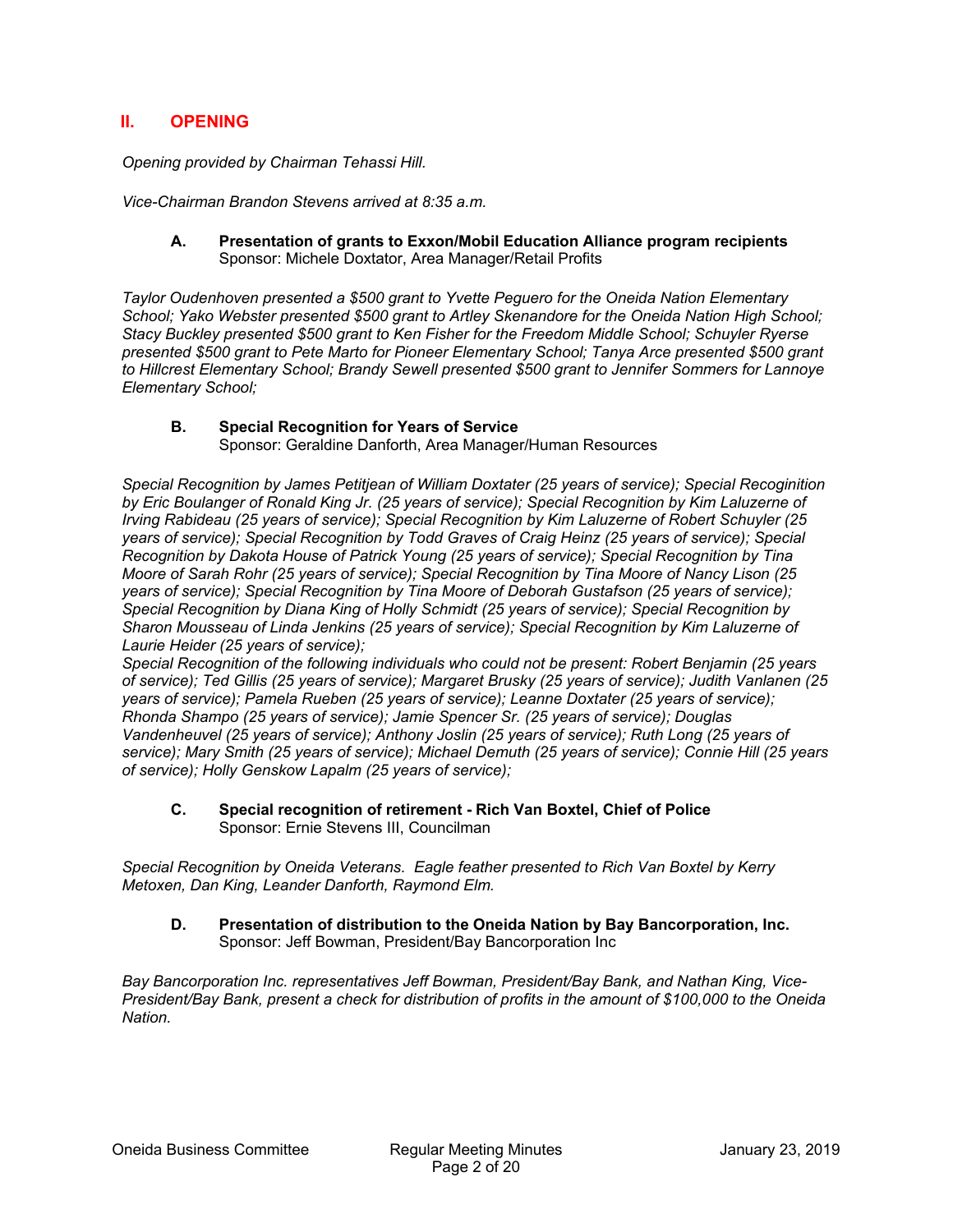# **III. ADOPT THE AGENDA (00:33:22)**

Motion by David P. Jordan to adopt the agenda with three (3) changes [1) add item X.J. Approve the Sanitation Facilities Project # BE-18-K34 amendment # 1 - US Indian Health Service-Bemidji Area - file # 2018-0642; 2) add item XI.A.7. Accept the Office 365 and SharePoint roadmap presentation as information, noting this item will be scheduled for 1:15 p.m.; and 3) add item XIII.C.4. Complaint # 2019-CC-01 - Determine next steps], seconded by Kirby Metoxen. Motion carried:

 Ayes: Brandon Stevens, Daniel Guzman King, David P. Jordan, Trish King, Kirby Metoxen, Ernie Stevens III, Jennifer Webster Opposed: Lisa Summers

# **IV. OATH OF OFFICE (00:34:41)**

*Oath of Office administered by Secretary Lisa Summers.* 

**A. Chief of Police, Oneida Police Department - Eric Boulanger**  Sponsor: Sandra Reveles, Chair/Oneida Police Commission

# **V. MINUTES**

**A. Approve the January 9, 2019, regular Business Committee meeting minutes (00:35:48)**  Sponsor: Lisa Summers, Secretary

Motion by Jennifer Webster to approve the January 9, 2019, regular Business Committee meeting minutes, seconded by Ernie Stevens III. Motion carried:

 Ayes: Brandon Stevens, Daniel Guzman King, David P. Jordan, Trish King, Kirby Metoxen, Ernie Stevens III, Lisa Summers, Jennifer Webster

#### **VI. RESOLUTIONS**

**A. Adopt resolution entitled Authorizing the Transfer of Self-Governance Funds to the Town of Oneida for Fire Protection Services (00:36:16)**  Sponsor: Lisa Summers, Secretary

Motion by Lisa Summers to adopt resolution 01-23-19-A Authorizing the Transfer of Self-Governance Funds to the Town of Oneida for Fire Protection Services, seconded by Jennifer Webster. Motion carried:

> Ayes: Brandon Stevens, Daniel Guzman King, David P. Jordan, Trish King, Kirby Metoxen, Ernie Stevens III, Lisa Summers, Jennifer Webster

Motion by Lisa Summers to direct the Chairman's Office and Self-Governance to coordinate a check presentation to the Town of Oneida regarding the adopted resolution, seconded by Kirby Metoxen. Motion carried: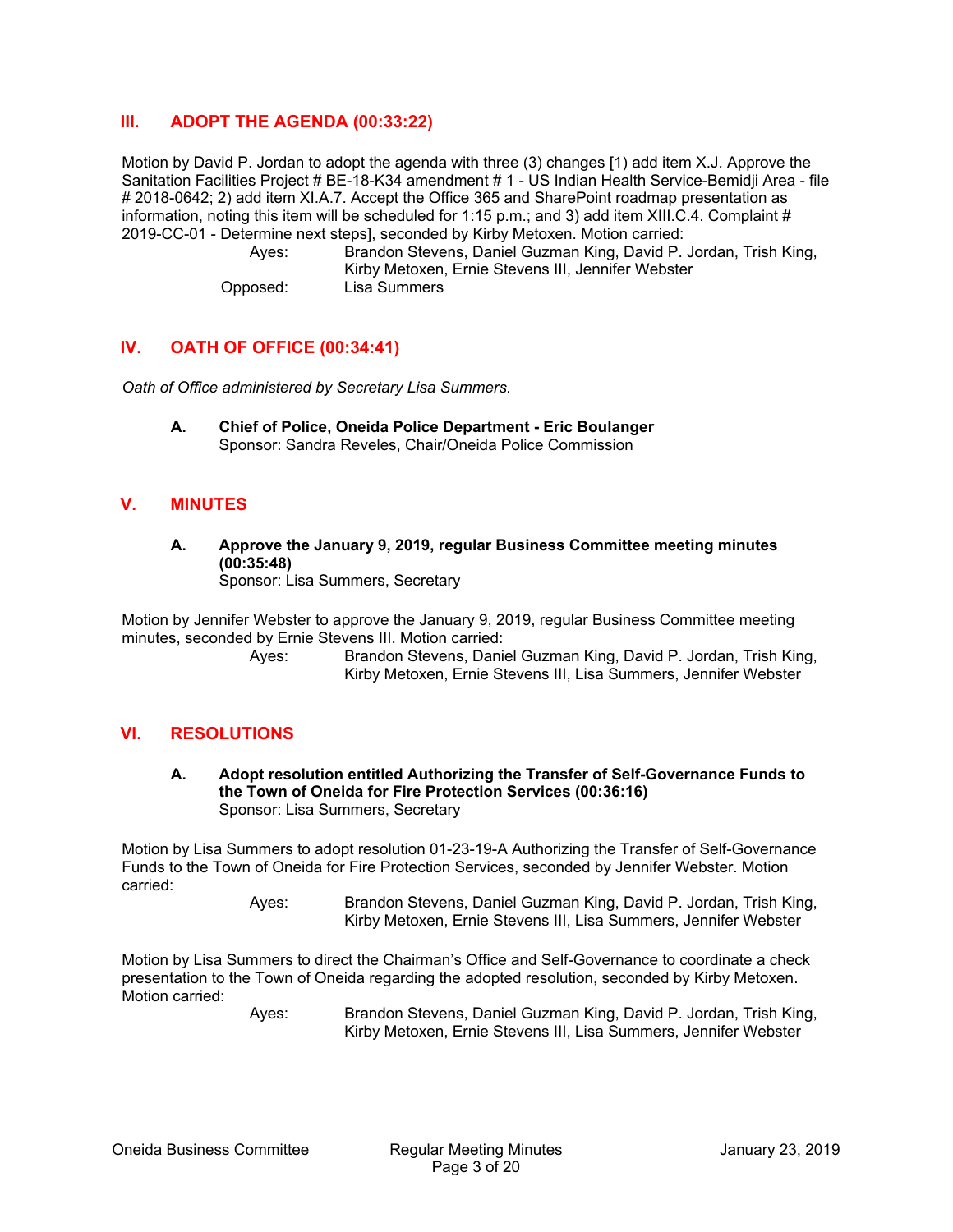**B. Adopt resolution entitled Support of Enacting Legislation to Ensure Medicaid Fulfills the Federal Trust Responsibility of American Indians/Alaska Natives (00:38:22)** 

Sponsor: Jennifer Webster, Councilwoman

Motion by Jennifer Webster to adopt resolution 01-23-19-B Support of Enacting Legislation to Ensure Medicaid Fulfills the Federal Trust Responsibility of American Indians/Alaska Natives, seconded by Lisa Summers. Motion carried:

 Ayes: Brandon Stevens, Daniel Guzman King, David P. Jordan, Trish King, Kirby Metoxen, Ernie Stevens III, Lisa Summers, Jennifer Webster

**C. Adopt resolution entitled Allocation of Bay Bancorporation Dividends and Revenues to the Economic Development, Diversification and Community Development Fund (00:39:32); (01:53:10)**  Sponsor: David P. Jordan, Councilman

Motion by Brandon Stevens to table this item to be addressed later in the agenda when the resolutions [a revision to the proposed resolution for item VI.C. and a revision to BC resolution # 12-18-18-B] can be considered, seconded by Lisa Summers. Motion carried:

 Ayes: Brandon Stevens, Daniel Guzman King, David P. Jordan, Trish King, Kirby Metoxen, Ernie Stevens III, Lisa Summers, Jennifer Webster

*For the record: Treasurer Trish King stated although I appreciate the discussion now and reconsideration and all of that although we did have this discussion prior and the reasons for that was because of the accounting for the interest earned, there needs to be a stronger relationship between Finance and Economic Development because that's where the confusion was happening. Because we weren't able to balance the Economic, Troy's department, with the funds that were coming from the Accounting Department. So it needs to be understood that the request came from Economic Development to actually only put the principle in and allow the tribe to earn the dividend, I mean the interest on that dividend more like administrative responsibility. Now, understanding that, we originally intended this fund to grow and originally when we presented it, that's what our intent was. The request came back later, we supported that now I just want to go on record to note that we're going to realign that decision and refocus it and make it more clear that this is absolutely the intent to make the fund grow. Also understanding that it's going to be used and it's not an endowment and making that absolutely clear. I just want everyone to understand that because I don't want this coming back for a fourth time and we're going to try and get it lined up again. So it's really our administrative procedures, our setting up of accounts, our oversight of those accounts and making sure that we all understand the direction that we're giving is clear and concise. Thank you.*

*Item VII.A.1. is addressed next.* 

Motion by Brandon Stevens to take this item from the table, seconded by Daniel Guzman King. Motion carried:

 Ayes: Brandon Stevens, Daniel Guzman King, David P. Jordan, Trish King, Kirby Metoxen, Ernie Stevens III, Lisa Summers, Jennifer Webster

Motion by Brandon Stevens to adopt resolution 01-23-19-C Updating and Clarifying Access to the Economic Development, Diversification and Community Development Fund As Amended, seconded by Lisa Summers. Motion carried:

 Ayes: Brandon Stevens, Daniel Guzman King, David P. Jordan, Trish King, Kirby Metoxen, Ernie Stevens III, Lisa Summers, Jennifer Webster

Motion by Brandon Stevens to adopt resolution 01-23-19-D Allocation of Bay Bancorporation Dividends and Revenues to the Economic Development, Diversification and Community Development Fund, seconded by Jennifer Webster. Motion carried:

 Ayes: Brandon Stevens, Daniel Guzman King, David P. Jordan, Trish King, Kirby Metoxen, Ernie Stevens III, Lisa Summers, Jennifer Webster

Oneida Business Committee Regular Meeting Minutes January 23, 2019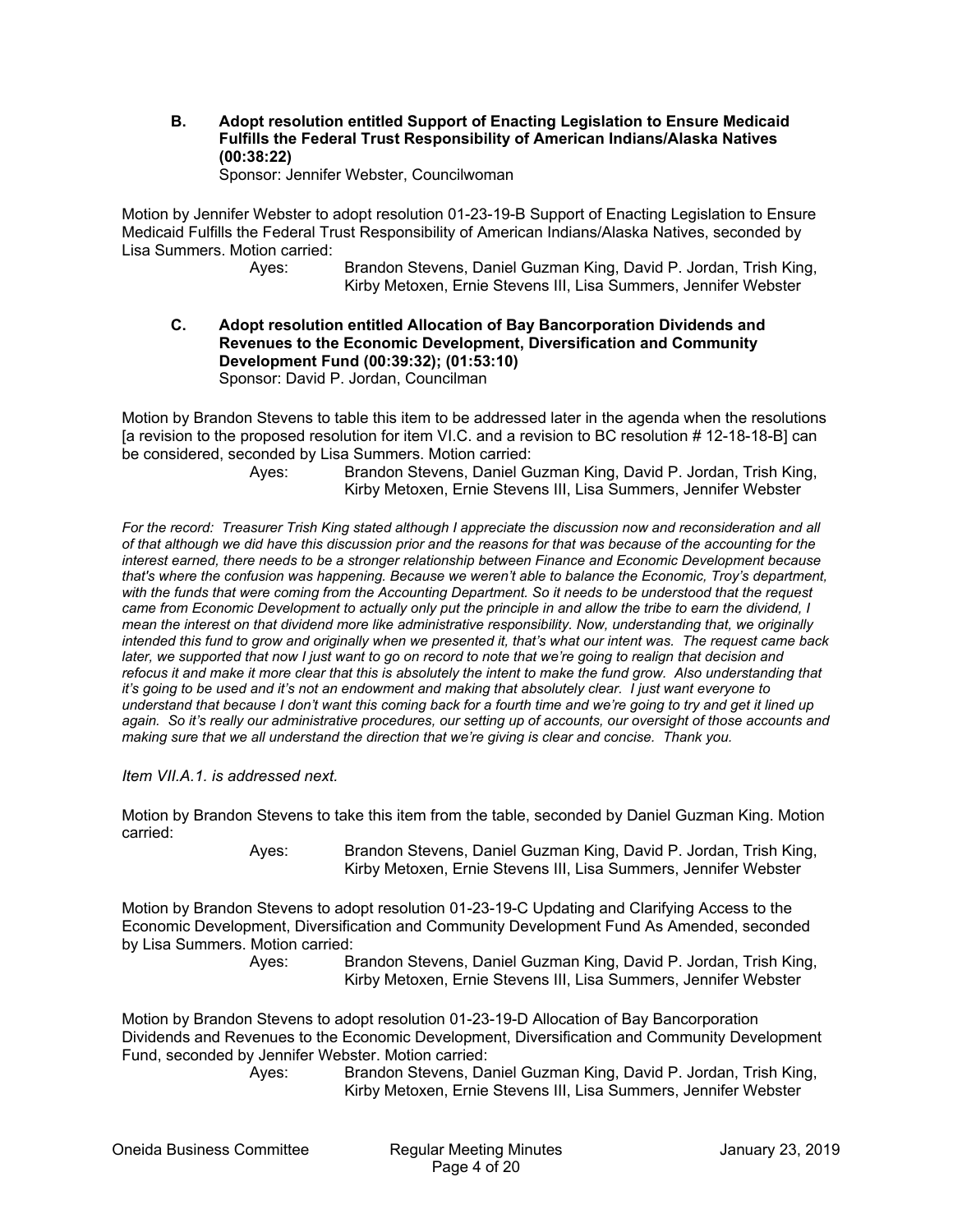# **VII. STANDING COMMITTEES**

#### **A. FINANCE COMMITTEE**

**1. Approve the January 14, 2019, regular Finance Committee meeting minutes (00:48:40)**  Sponsor: Trish King, Treasurer

Motion by Jennifer Webster to approve the January 14, 2019, regular Finance Committee meeting minutes, seconded by David P. Jordan. Motion carried:

> Ayes: Brandon Stevens, Daniel Guzman King, David P. Jordan, Trish King, Kirby Metoxen, Ernie Stevens III, Lisa Summers, Jennifer Webster

#### **B. LEGISLATIVE OPERATING COMMITTEE**

**1. Accept the January 2, 2019, regular Legislative Operating Committee meeting minutes (00:49:03)**  Sponsor: David P. Jordan, Councilman

Motion by Lisa Summers to accept the January 2, 2019, regular Legislative Operating Committee meeting minutes, seconded by Jennifer Webster. Motion carried:

 Ayes: Brandon Stevens, Daniel Guzman King, David P. Jordan, Trish King, Kirby Metoxen, Ernie Stevens III, Lisa Summers, Jennifer Webster

**2. Accept the January 7, 2019, special Legislative Operating Committee meeting minutes (00:49:30)** 

Sponsor: David P. Jordan, Councilman

Motion by Jennifer Webster to accept the January 7, 2019, special Legislative Operating Committee meeting minutes, seconded by Kirby Metoxen. Motion carried:

 Ayes: Brandon Stevens, Daniel Guzman King, David P. Jordan, Trish King, Kirby Metoxen, Ernie Stevens III, Lisa Summers, Jennifer Webster

**3. Accept the Children's Code Implementation quarterly update (00:49:58)**  Sponsor: David P. Jordan, Councilman

Motion by Jennifer Webster to accept the Children's Code Implementation quarterly update, seconded by Daniel Guzman King. Motion carried:

- Ayes: Brandon Stevens, Daniel Guzman King, David P. Jordan, Trish King,
- Ernie Stevens III, Lisa Summers, Jennifer Webster Not Present: Kirby Metoxen

*Councilman Kirby Metoxen left at 9:55 a.m.*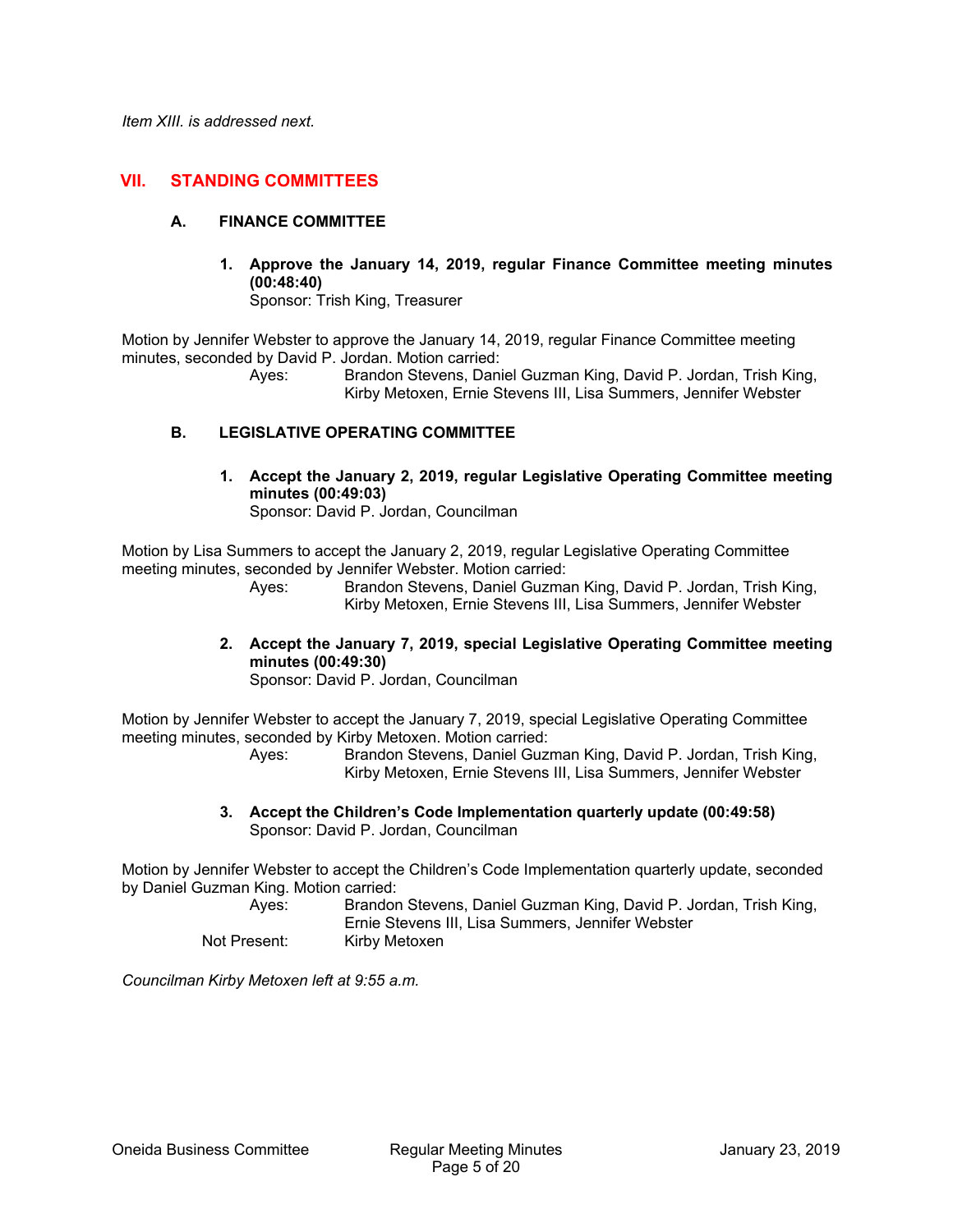#### **4. Accept the Oneida Personnel Commission update (00:58:59)**  Sponsor: David P. Jordan, Councilman

Motion by David P. Jordan to accept the Oneida Personnel Commission update, seconded by Lisa Summers. Motion carried:

| Aves:        | Brandon Stevens, Daniel Guzman King, David P. Jordan, Trish King, |
|--------------|-------------------------------------------------------------------|
|              | Ernie Stevens III, Lisa Summers, Jennifer Webster                 |
| Not Present: | Kirby Metoxen                                                     |

#### **C. QUALITY OF LIFE COMMITTEE**

**1. Accept the December 13, 2018, regular Quality of Life Committee meeting minutes (01:02:05)**  Sponsor: Brandon Stevens, Vice-Chairman

*Councilman Kirby Metoxen returned at 10:06 a.m.* 

Motion by Brandon Stevens to accept the December 13, 2018, regular Quality of Life Committee meeting minutes, seconded by David P. Jordan. Motion carried:

| Aves:      | Brandon Stevens, Daniel Guzman King, David P. Jordan, Trish King, |
|------------|-------------------------------------------------------------------|
|            | Ernie Stevens III. Lisa Summers. Jennifer Webster                 |
| Abstained: | Kirby Metoxen                                                     |

# **VIII. TRAVEL REPORTS**

**A. Approve the travel report - Councilman Kirby Metoxen - Region XI American Indian and Alaska Native National Training Conference - Albuquerque, NM - November 26-29, 2018 (01:02:30)**  Sponsor: Kirby Metoxen, Councilman

Motion by David P. Jordan to approve the travel report from Councilman Kirby Metoxen for the Region XI American Indian and Alaska Native National Training Conference in Albuquerque, NM - November 26-29, 2018, seconded by Jennifer Webster. Motion carried:

| Aves:      | Brandon Stevens, Daniel Guzman King, David P. Jordan, Trish King, |
|------------|-------------------------------------------------------------------|
|            | Ernie Stevens III. Lisa Summers. Jennifer Webster                 |
| Abstained: | Kirby Metoxen                                                     |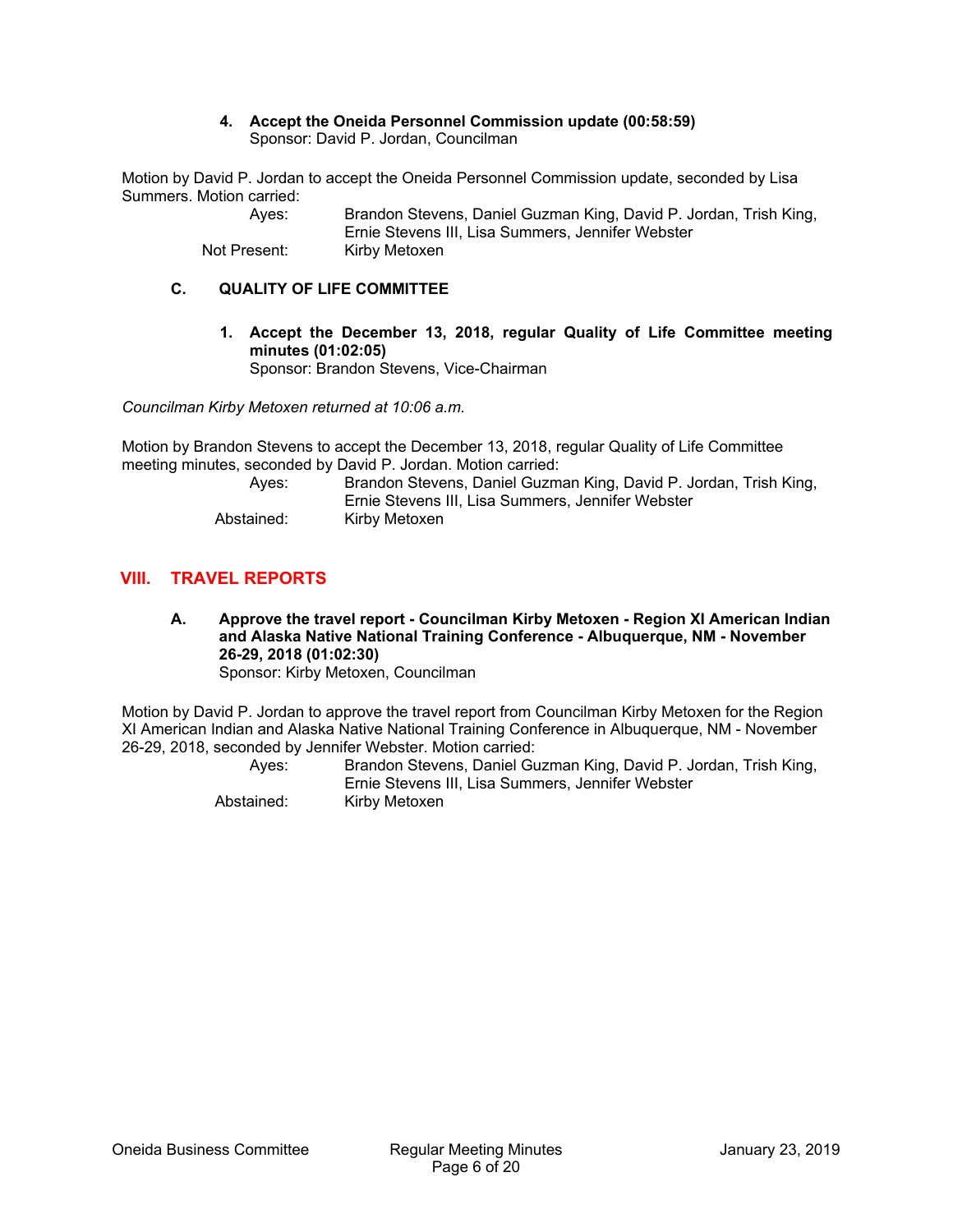# **IX. TRAVEL REQUESTS**

**A. Approve the travel request - Secretary Lisa Summers and Councilwoman Jennifer Webster - 2019 Self-Governance Consultation Conference - Traverse City, MI - March 30-April 5, 2019 (01:03:20)**  Sponsor: Lisa Summers, Secretary and Jennifer Webster, Councilwoman

Motion by David P. Jordan to approve the travel request for Secretary Lisa Summers and Councilwoman Jennifer Webster to attend the 2019 Self-Governance Consultation Conference in Traverse City, MI - March 30-April 5, 2019, seconded by Kirby Metoxen. Motion carried:

 Ayes: Brandon Stevens, Daniel Guzman King, David P. Jordan, Trish King, Kirby Metoxen, Ernie Stevens III, Lisa Summers, Jennifer Webster

*For the record: The liaison resolution included in the packet is not the most current; it will be corrected for the record.* 

#### **B. Approve the travel request - Chairman Tehassi Hill, Councilman Kirby Metoxen, and additional OBC member(s) - Midwest Alliance of Sovereign Tribes Impact Week - Washington DC - March 5-8, 2019 (01:04:40)**  Sponsor: Tehassi Hill, Chairman

Motion by Lisa Summers to approve the travel request for Chairman Tehassi Hill, Council members Kirby Metoxen and Jennifer Webster, and one (1) additional OBC member, as needed, to attend the Midwest Alliance of Sovereign Tribes Impact Week in Washington DC - March 5-8, 2019, seconded by David P. Jordan. Motion carried:

| Aves:      | Brandon Stevens, Daniel Guzman King, David P. Jordan, Trish King, |
|------------|-------------------------------------------------------------------|
|            | Ernie Stevens III, Lisa Summers, Jennifer Webster                 |
| Abstained: | Kirby Metoxen                                                     |

**C. Approve the travel request - OBC Members - 2019 National Indian Gaming Association Trade Show - San Diego, CA - March 31-April 5, 2019 (01:07:00)**  Sponsor: Tehassi Hill, Chairman

Motion by Trish King to deny the travel request for OBC Members to attend the 2019 National Indian Gaming Associate Trade Show in San Diego, CA - March 31-April 5, 2019. Motion failed for lack of support.

Motion by Lisa Summers to approve the travel request for Vice-Chairman Brandon Stevens and Councilman David P. Jordan to attend the 2019 National Indian Gaming Associate Trade Show in San Diego, CA - March 31-April 5, 2019, seconded by Jennifer Webster. Motion carried:

| Aves:      | Daniel Guzman King, Kirby Metoxen, Ernie Stevens III, Lisa |
|------------|------------------------------------------------------------|
|            | Summers. Jennifer Webster                                  |
| Opposed:   | Trish King                                                 |
| Abstained: | Brandon Stevens, David P. Jordan                           |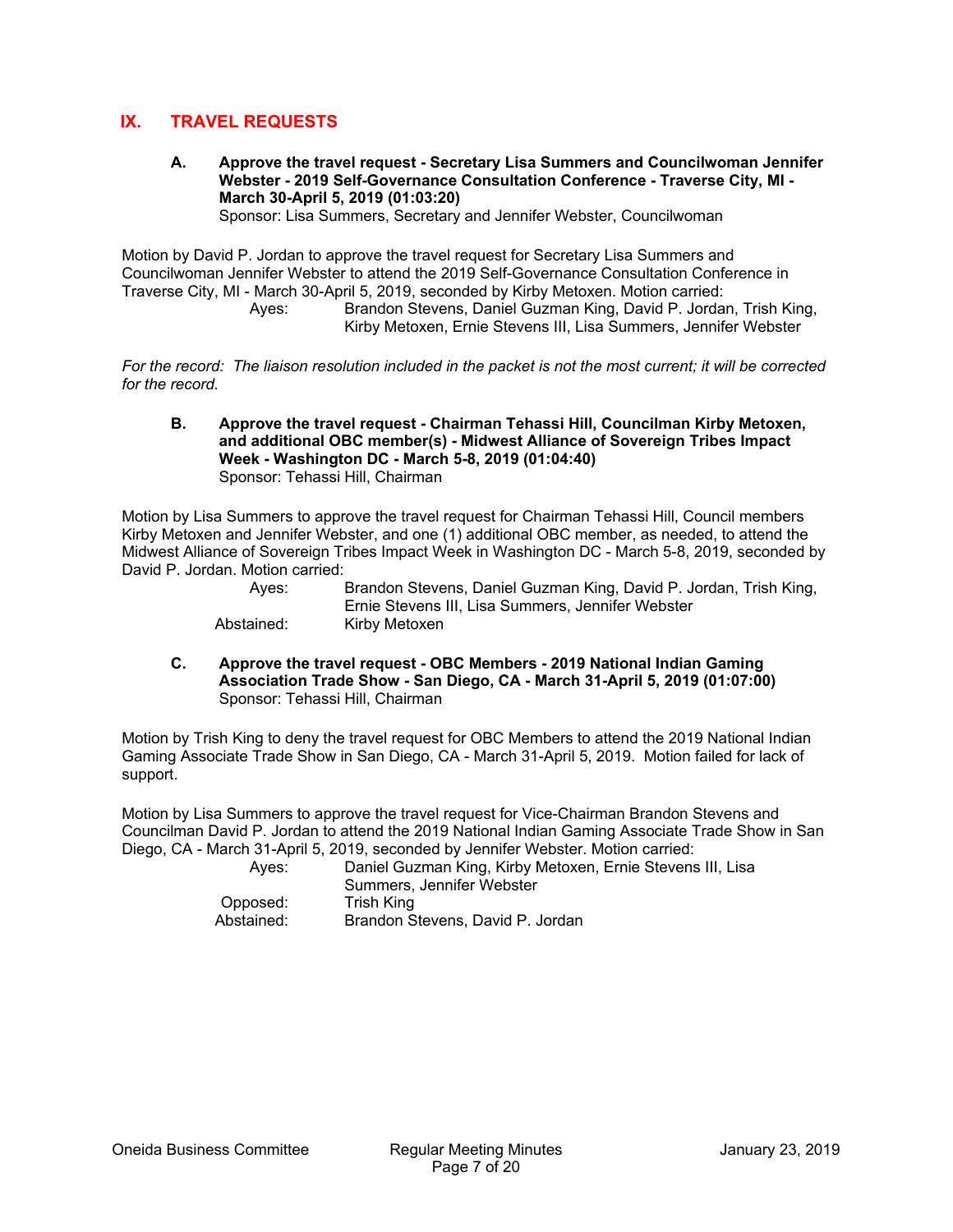**D. Approve the travel request - Councilman Daniel Guzman King - National Congress of American Indians 2019 Executive Council Winter Session - Washington DC - February 11-15, 2019 (01:10:48)**  Sponsor: Daniel Guzman King, Councilman

Motion by Lisa Summers to approve the travel request for Vice-Chairman Brandon Stevens, Council members Daniel Guzman King and Kirby Metoxen, and one (1) additional OBC member to attend the National Congress of American Indians 2019 Executive Council Winter Session in Washington DC - February 11-15, 2019, seconded by Jennifer Webster. Motion carried:

| Aves:      | Brandon Stevens, Daniel Guzman King, David P. Jordan, Trish King, |
|------------|-------------------------------------------------------------------|
|            | Ernie Stevens III, Lisa Summers, Jennifer Webster                 |
| Abstained: | Kirby Metoxen                                                     |

**E. Approve the travel request - Councilman Daniel Guzman King - Annual Indigenous Farming and Anishinaabe Hemp Conference - Callaway, MN - February 28-March 3, 2019 (01:13:15)** 

Sponsor: Daniel Guzman King, Councilman

Motion by Lisa Summers to approve the travel request for Councilman Daniel Guzman King to attend the Annual Indigenous Farming and Anishinaabe Hemp Conference in Callaway, MN - February 28- March 3, 2019, noting Councilman Daniel Guzman King will consider the federal government shutdown when exercising his discretion to attend, seconded by Ernie Stevens III. Motion carried:

 Ayes: Brandon Stevens, David P. Jordan, Trish King, Kirby Metoxen, Ernie Stevens III, Lisa Summers Opposed: Jennifer Webster Abstained: Daniel Guzman King

**F. Enter the e-poll results into the record for the failed travel request - Councilman Daniel Guzman King - 2019 State Inaugural Gala - Madison, WI - January 7-8, 2019 (01:17:12)** 

Sponsor: Lisa Summers, Secretary

Motion by Jennifer Webster to enter the e-poll results into the record for the failed travel request for Councilman Daniel Guzman King to attend the 2019 State Inaugural Gala in Madison, WI - January 7- 8, 2019, seconded by David P. Jordan. Motion carried: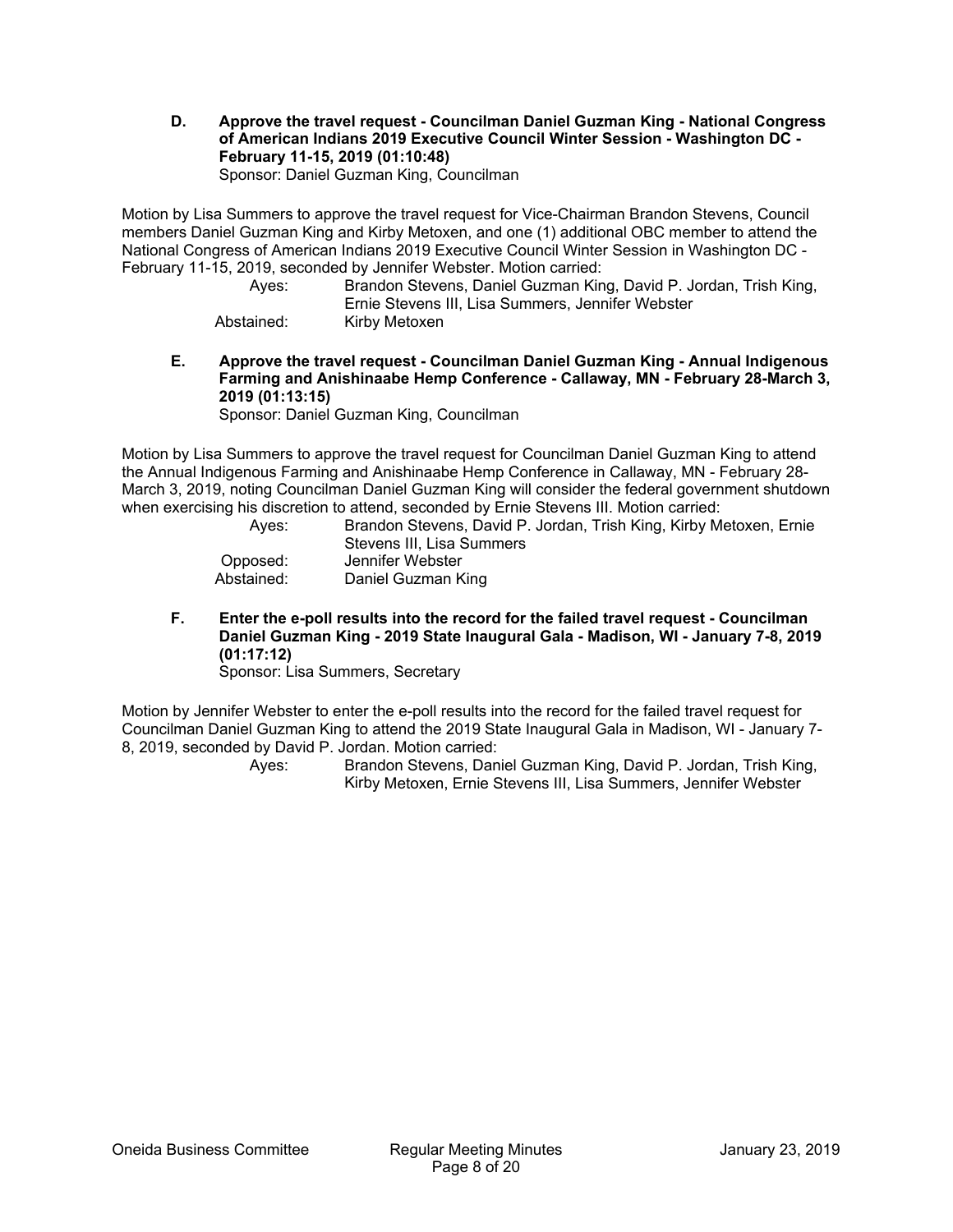# **X. NEW BUSINESS**

**A. Accept the Homeless Shelter survey update as information (01:17:44)**  Sponsor: Jennifer Webster, Councilwoman

*Councilman Ernie Stevens III left at 10:28 a.m.* 

*Secretary Lisa Summers left at 10:29 a.m.* 

*Councilman Ernie Stevens III returned at 10:32 a.m.* 

Motion by David P. Jordan to accept the Homeless Shelter survey update as information, seconded by Brandon Stevens. Motion carried:

| Aves:        | Brandon Stevens, Daniel Guzman King, David P. Jordan, Trish King, |
|--------------|-------------------------------------------------------------------|
|              | Kirby Metoxen, Ernie Stevens III, Jennifer Webster                |
| Not Present: | Lisa Summers                                                      |

**B. Approve the activation of FY2019 CIP Funds - #07-002 SSB Remodeling - Phase V (01:23:45)** 

Sponsor: Troy Parr, Division Director/Community & Economic Development

*Councilman David P. Jordan left at 10:38 a.m.* 

*Secretary Lisa Summers returned at 10:40 a.m.* 

*Councilman David P. Jordan returned at 10:41 a.m.* 

Motion by Jennifer Webster to approve the activation of \$1,984,000 from the approved FY2019 CIP Budget for CIP #07-002 SSB Remodeling - Phase V, with cash flow management coordinated with the CFO, until the end of the federal government shutdown, seconded by Trish King. Motion carried: Ayes: Brandon Stevens, Daniel Guzman King, David P. Jordan, Trish King,

Kirby Metoxen, Ernie Stevens III, Lisa Summers, Jennifer Webster

**C. Approve the activation of FY2019 CIP funds - #14-002 Cemetery Improvements (01:31:26)** 

Sponsor: Troy Parr, Division Director/Community & Economic Development

*Chairman Tehassi Hill left at 10:51 a.m.* 

*Chairman Tehassi Hill returned at 10:54 a.m.* 

Motion by Lisa Summers to approve the activation of \$208,000 from the approved FY2019 CIP Budget for CIP #14-002 Cemetery Improvements, with cash flow management coordinated with the CFO, until the end of the federal government shutdown, seconded by Jennifer Webster. Motion carried: Ayes: Brandon Stevens, Daniel Guzman King, David P. Jordan, Trish King, Kirby Metoxen, Ernie Stevens III, Lisa Summers, Jennifer Webster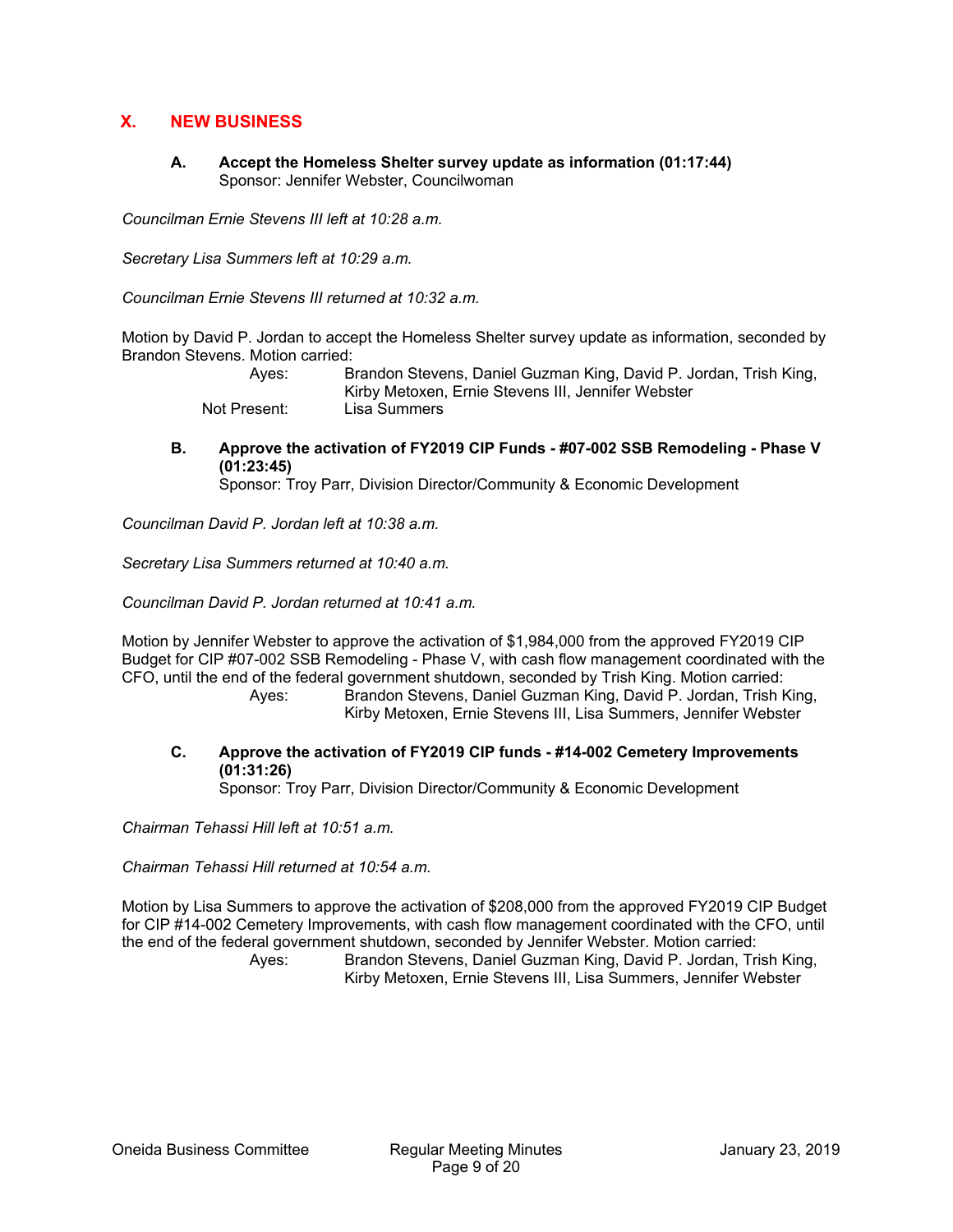**D. Approve the activation of FY2019 CIP funds - #14-012 Oneida Farms Barn & Manure Storage (01:37:01)**  Sponsor: Troy Parr, Division Director/Community & Economic Development

*Councilwoman Jennifer Webster left at 10:56 a.m.* 

Motion by Brandon Stevens to approve the activation of \$630,000 from the approved FY2019 CIP Budget for CIP #14-012 Oneida Nation Barn & Manure Storage, with cash flow management coordinated with the CFO, until the end of the federal government shutdown, seconded by Trish King. Motion carried:

> Ayes: Brandon Stevens, Daniel Guzman King, David P. Jordan, Trish King, Kirby Metoxen, Ernie Stevens III, Lisa Summers Not Present: Jennifer Webster

**E. Approve the activation of FY2019 CIP funds - #15-003 NHC Remodeling - Phase VIII (01:39:20)** 

Sponsor: Troy Parr, Division Director/Community & Economic Development

*Councilwoman Jennifer Webster returned at 11:00 a.m.* 

Motion by Kirby Metoxen to approve the activation of \$1,511,000 from the approved FY 2019 CIP Budget for CIP #15-003 NHC Remodeling - Phase VIII, with cash flow management coordinated with the CFO, until the end of the federal government shutdown, seconded by Brandon Stevens. Motion carried:

> Ayes: Brandon Stevens, Daniel Guzman King, David P. Jordan, Trish King, Kirby Metoxen, Ernie Stevens III, Lisa Summers, Jennifer Webster

# **F. Approve the activation of FY2019 CIP funds - #16-008 OFF Facility Improvements (01:40:50)**

Sponsor: Troy Parr, Division Director/Community & Economic Development

Motion by Jennifer Webster to approve the activation of \$718,000 from the approved FY2019 CIP Budget for CIP #16-008 O.F.F. Facility Improvements, with cash flow management coordinated with the CFO, until the end of the federal government shutdown, seconded by Daniel Guzman King. Motion carried:

> Ayes: Brandon Stevens, Daniel Guzman King, David P. Jordan, Trish King, Kirby Metoxen, Ernie Stevens III, Lisa Summers, Jennifer Webster

**G. Approve the activation of FY2019 CIP funds - #23-005 Residential Home Sites (01:42:31)** 

Sponsor: Troy Parr, Division Director/Community & Economic Development

Motion by Kirby Metoxen to approve the activation of \$490,000 from the approved FY2019 CIP Budget for CIP #23-005 Residential Home Sites, with cash flow management coordinated with the CFO, until the end of the federal government shutdown, seconded by David P. Jordan. Motion carried: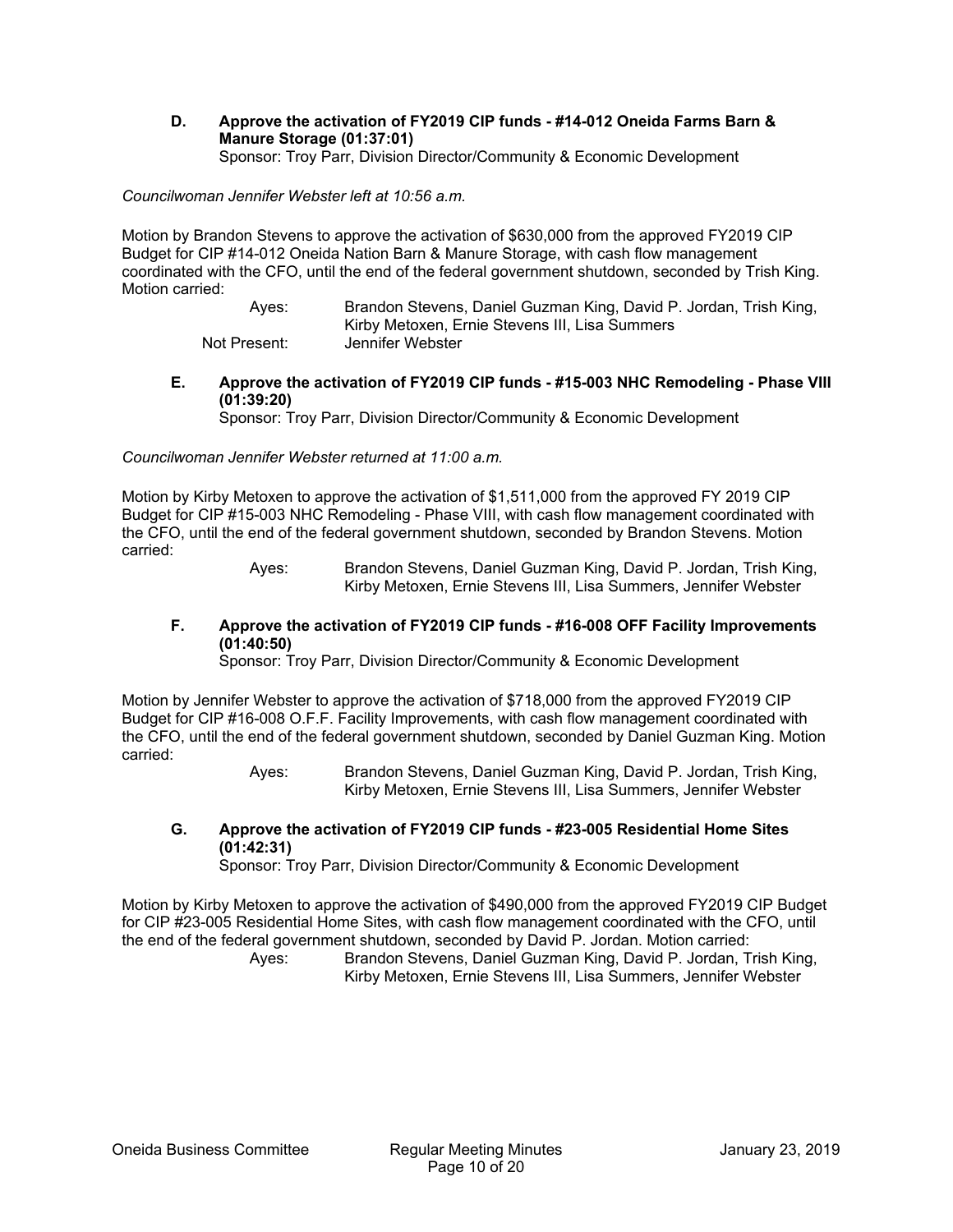**H. Review Poker rules of play and determine appropriate next steps (01:44:43)**  Sponsor: Matthew W. Denny, Chair/Oneida Gaming Commission

Motion by Brandon Stevens to accept the notice of the Poker rules of play approved by the Oneida Gaming Commission on December 27, 2018, and direct notice to the Gaming Commission there are no requested revisions under section 501.6-14(d), seconded by David P. Jordan. Motion carried: Ayes: Brandon Stevens, Daniel Guzman King, David P. Jordan, Trish King, Kirby Metoxen, Ernie Stevens III, Lisa Summers, Jennifer Webster

**I. Approve the Oneida Nation and Northeast Wisconsin Technical College charter file # 2018-1549 (01:47:51)**  Sponsor: Tehassi Hill, Chairman

Motion by Lisa Summers to approve the Oneida Nation and Northeast Wisconsin Technical College charter - file # 2018-1549, seconded by Jennifer Webster. Motion carried:

 Ayes: Brandon Stevens, Daniel Guzman King, David P. Jordan, Trish King, Kirby Metoxen, Ernie Stevens III, Lisa Summers, Jennifer Webster

**J. Approve the Sanitation Facilities Project # BE-18-K34 amendment # 1 - US Indian Health Service-Bemidji Area - file # 2018-0642 (01:48:40)**  Sponsor: Jacque Boyle, Division Director/Public Works

Motion by Daniel Guzman King to approve the Sanitation Facilities Project # BE-18-K34 amendment # 1 - US Indian Health Service-Bemidji Area - file # 2018-0642, seconded by David P. Jordan. Motion carried:

 Ayes: Brandon Stevens, Daniel Guzman King, David P. Jordan, Trish King, Kirby Metoxen, Ernie Stevens III, Lisa Summers, Jennifer Webster

*Item XII.A. is addressed next.* 

#### **XI. REPORTS (01:59:15)**

*Vice-Chairman Brandon Stevens call meeting to order at 1:26 p.m.* 

*Roll call for the record:* 

*Present: Vice-Chairman Brandon Stevens; Councilman Daniel Guzman King; Treasurer Trish King; Councilman Kirby Metoxen; Councilman Ernie Stevens III; Secretary Lisa Summers; Councilwoman Jennifer Webster; Not Present: Chairman Tehassi Hill; Councilman David P. Jordan;* 

*Item XI.A.7. is addressed next.*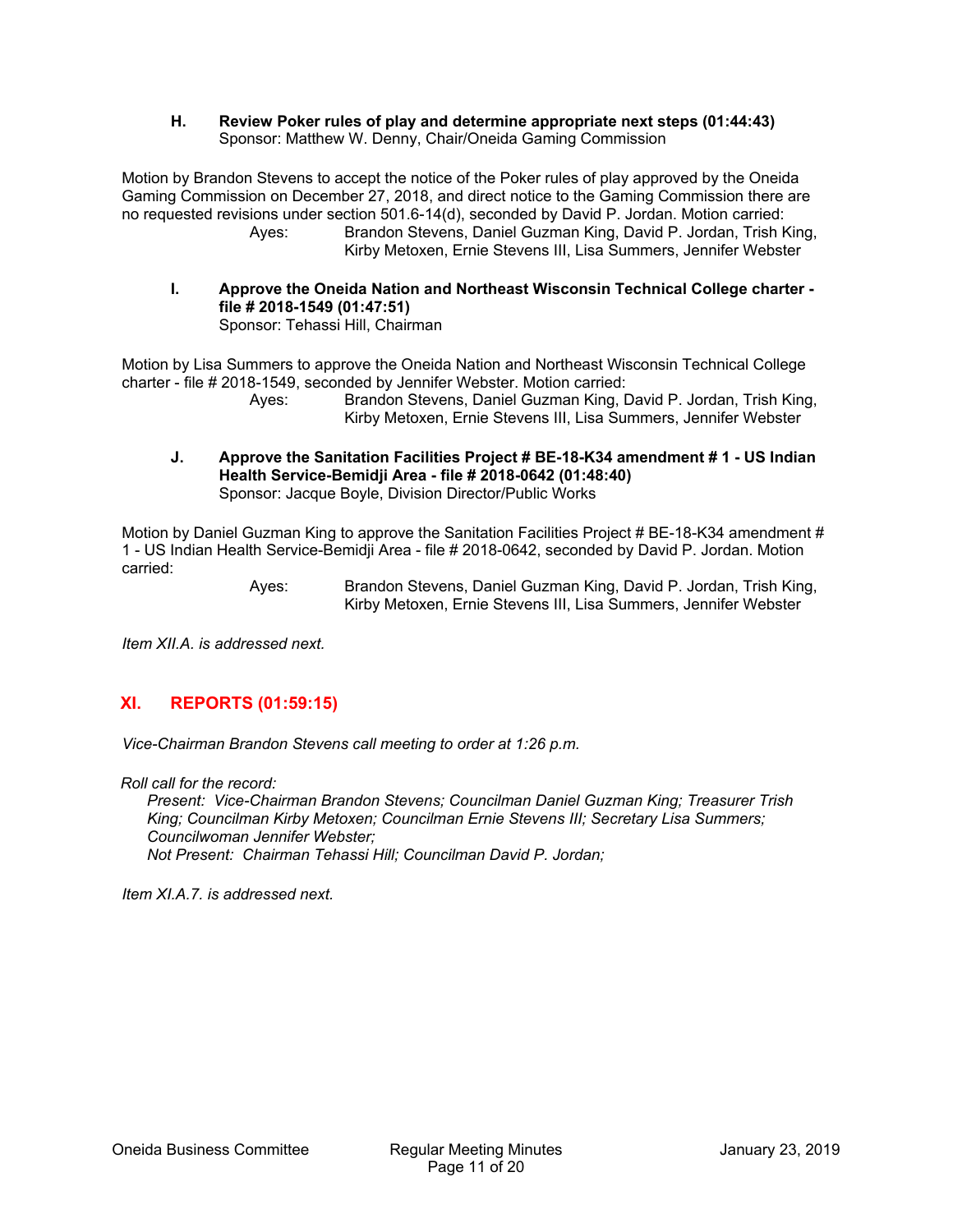# **A. OPERATIONAL**

**1. Accept the Health Care Service Group FY-2019 1st quarter report (02:12:27)**  Sponsor: Debra Danforth & Dr. Ravinder Vir, Division Directors/Comprehensive Health-Operations & Medical

*Councilman Ernie Stevens III left at 1:46 p.m.* 

*Councilman David P. Jordan left at 1:47 p.m.* 

*Councilman David P. Jordan returned at 1:50 p.m.* 

*Councilman Ernie Stevens III returned at 1:54 p.m.* 

Motion by David P. Jordan to accept the Health Care Service Group FY-2019 1st quarter report, seconded by Kirby Metoxen. Motion carried:

> Ayes: Brandon Stevens, Daniel Guzman King, David P. Jordan, Trish King, Kirby Metoxen, Ernie Stevens III, Lisa Summers, Jennifer Webster

**2. Accept the Protection and Preservation of Natural Resources Service Group FY-2019 1st quarter report (02:25:08)**  Sponsor: Trish King, Treasurer

*Chairman Tehassi Hill left at 2:05 p.m. Vice-Chairman Brandon Stevens assumed the role of the Chair.* 

*Chairman Tehassi Hill returned at 2:07 p.m. and resumed the role of the Chair.* 

Motion by Jennifer Webster to accept the Protection and Preservation of Natural Resources Service Group FY-2019 1st quarter report, seconded by David P. Jordan. Motion carried: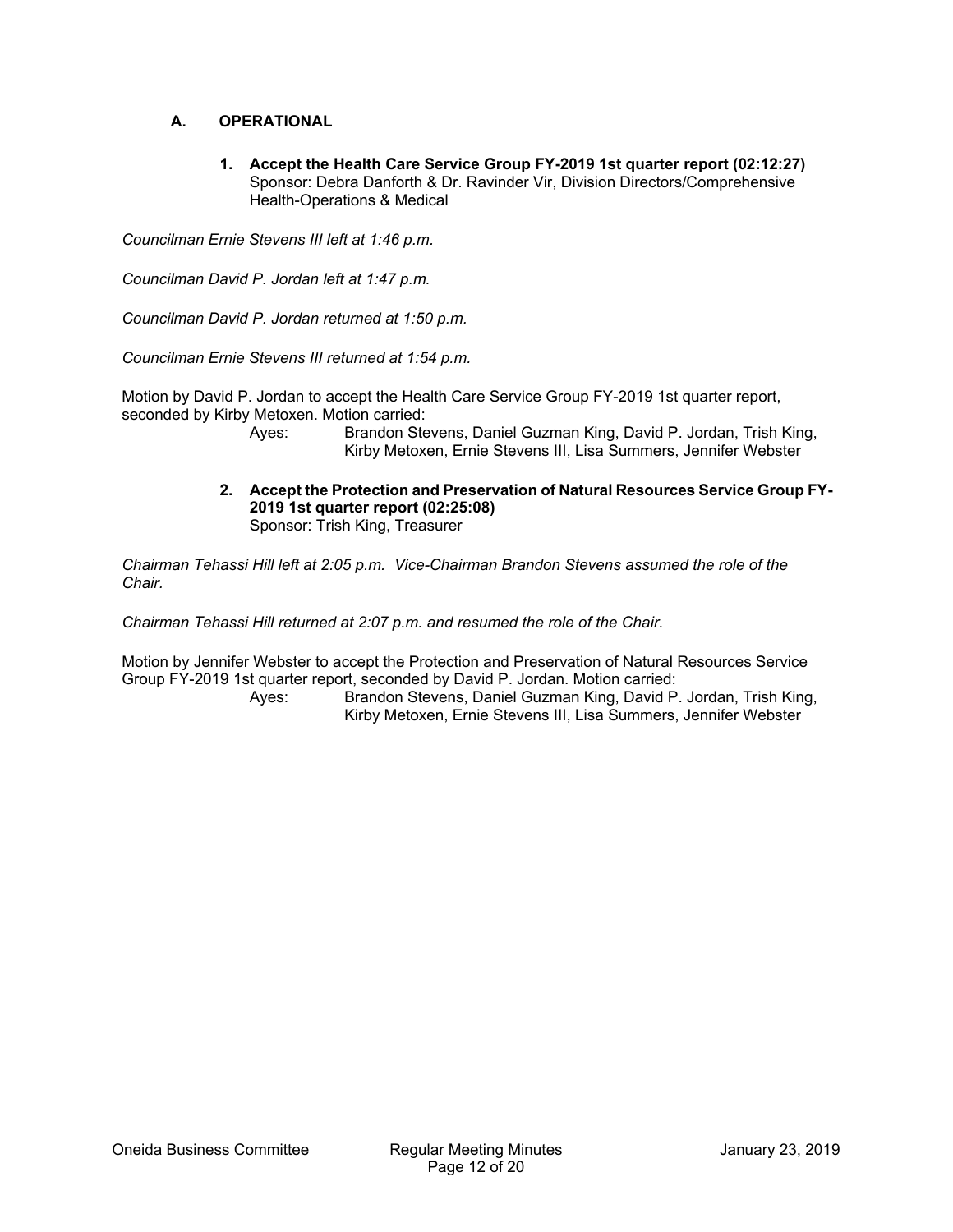**3. Accept the Protection and Preservation of Oneida Culture and Language Service Group FY-2019 1st quarter report (02:31:39)**  Sponsor: Trish King, Treasurer

*Chairman Tehassi Hill recessed the meeting at 2:19 p.m. for fifteen (15) minutes.* 

*Chairman Tehassi Hill called meeting to order at 2:35 p.m.1*

*Roll call for the record:* 

*Present: Chairman Tehassi Hill; Vice-Chairman Brandon Stevens; Councilman Daniel Guzman King; Councilman David P. Jordan; Treasurer Trish King; Councilman Kirby Metoxen; Councilman Ernie Stevens III; Secretary Lisa Summers; Councilwoman Jennifer Webster;* 

Motion by Daniel Guzman King to go into executive session at 3:02 p.m., seconded by Jennifer Webster. Motion carried:

 Ayes: Brandon Stevens, Daniel Guzman King, David P. Jordan, Trish King, Kirby Metoxen, Ernie Stevens III, Lisa Summers, Jennifer Webster

Motion by Lisa Summers to come out of executive session at 6:31 p.m., seconded by Jennifer Webster. Motion carried:

| Aves:        | Daniel Guzman King, Trish King, Kirby Metoxen, Lisa Summers, |
|--------------|--------------------------------------------------------------|
|              | Jennifer Webster                                             |
| Not Present: | Brandon Stevens, David P. Jordan, Ernie Stevens III          |

#### *Roll call for the record:*

*Present: Chairman Tehassi Hill; Councilman Daniel Guzman King; Treasurer Trish King; Councilman Kirby Metoxen; Secretary Lisa Summers; Councilwoman Jennifer Webster; Not Present: Vice-Chairman Brandon Stevens; Councilman David P. Jordan; Councilman Ernie Stevens III;* 

Motion by Lisa Summers to accept the Protection and Preservation of Oneida Culture and Language Service Group FY-2019 1st quarter report, seconded by Kirby Metoxen. Motion carried:

 Ayes: Daniel Guzman King, Trish King, Kirby Metoxen, Lisa Summers, Jennifer Webster

Not Present: Brandon Stevens, David P. Jordan, Ernie Stevens III

**4. Accept the Education and Literacy Service Group FY-2019 1st quarter report (02:53:00)** 

Sponsor: Trish King, Treasurer

Motion by Lisa Summers to accept the Education and Literacy Service Group FY-2019 1st quarter report, seconded by Jennifer Webster. Motion carried:

| Aves: | Daniel Guzman King, Trish King, Kirby Metoxen, Lisa Summers, |
|-------|--------------------------------------------------------------|
|       | Jennifer Webster                                             |
|       |                                                              |

Not Present: Brandon Stevens, David P. Jordan, Ernie Stevens III

 $\overline{a}$ <sup>1</sup> Call to order was not captured on audio or video recording.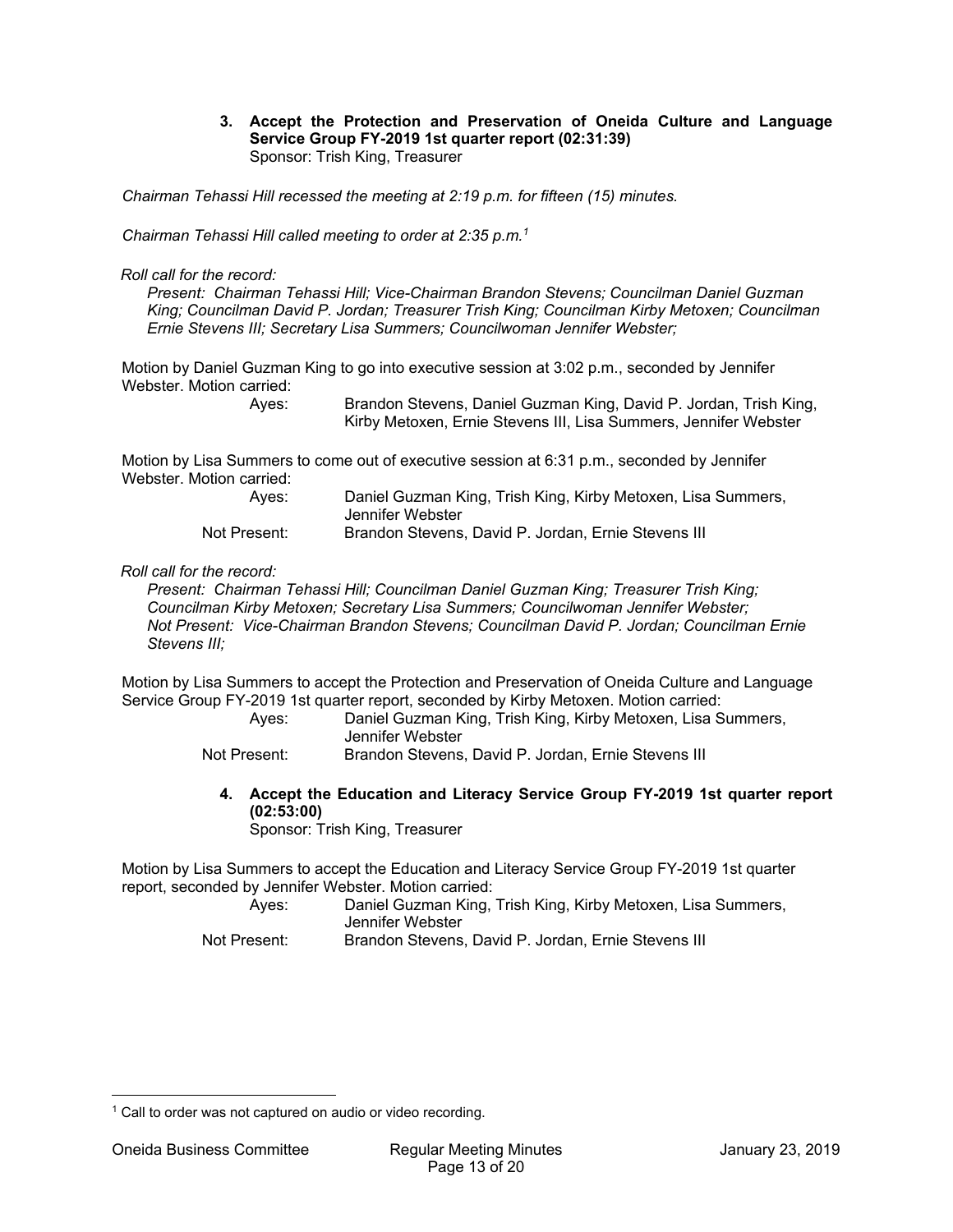**5. Accept the Economic Enterprises Service Group FY-2019 1st quarter report (02:53:20)** 

Sponsor: Trish King, Treasurer

Motion by Kirby Metoxen to accept the Economic Enterprises Service Group FY-2019 1st quarter report, seconded by Lisa Summers. Motion carried:

| Aves:        | Daniel Guzman King, Trish King, Kirby Metoxen, Lisa Summers, |
|--------------|--------------------------------------------------------------|
|              | Jennifer Webster                                             |
| Not Present: | Brandon Stevens, David P. Jordan, Ernie Stevens III          |

**6. Accept the Building and Property Maintenance Service Group FY-2019 1st quarter report (02:53:37)**  Sponsor: Jacque Boyle, Division Director/Public Works

Motion by Jennifer Webster to accept the Building and Property Maintenance Service Group FY-2019 1st quarter report, seconded by Lisa Summers. Motion carried:

 Ayes: Daniel Guzman King, Trish King, Kirby Metoxen, Lisa Summers, Jennifer Webster Not Present: Brandon Stevens, David P. Jordan, Ernie Stevens III

*Item XIII.A.1. is addressed next.* 

**7. Accept the Office 365 and SharePoint roadmap presentation as information (01:59:50)** 

Sponsor: Joanie Buckley, Division Director/Internal Services

*Chairman Tehassi Hill arrived at 1:30 p.m. and resumed the role of the Chair.* 

*Councilman David P. Jordan arrived at 1:43 p.m.* 

Motion by Jennifer Webster to accept the Office 365 and SharePoint roadmap presentation as information, seconded by Brandon Stevens. Motion carried:

 Ayes: Brandon Stevens, Daniel Guzman King, David P. Jordan, Trish King, Kirby Metoxen, Ernie Stevens III, Lisa Summers, Jennifer Webster

*Item XI.A.1. is addressed next.* 

# **XII. GENERAL TRIBAL COUNCIL**

**A. Approve two (2) actions regarding the Community Input Budget packet (01:52:00)**  Sponsor: Trish King, Treasurer

Motion by Lisa Summers to send the community input budget packet to BC Budget Work Session, February 5, 2019, and to direct the Treasurer to provide all Forecast Variation requests, if any, with recommendations from CFO, at the February 5, 2019, BC Budget Work Session, seconded by Jennifer Webster. Motion carried:

 Ayes: Brandon Stevens, Daniel Guzman King, David P. Jordan, Trish King, Kirby Metoxen, Ernie Stevens III, Lisa Summers, Jennifer Webster

*Tabled item under item VI.C. is addressed next.*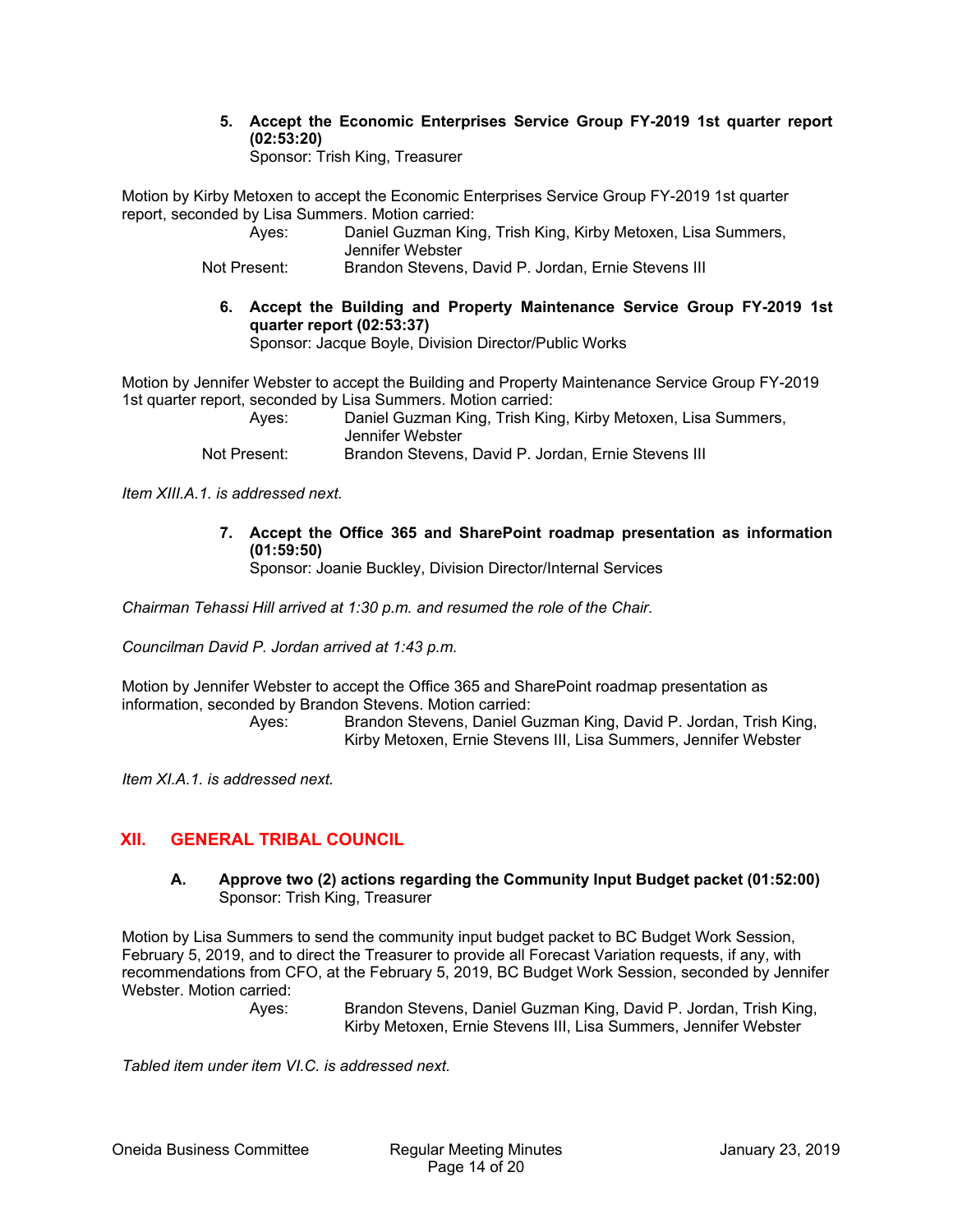# **XIII. EXECUTIVE SESSION (01:58:00)**

Motion by Jennifer Webster to go into executive session at 11:29 a.m., seconded by David P. Jordan. Motion carried:

 Ayes: Brandon Stevens, Daniel Guzman King, David P. Jordan, Trish King, Kirby Metoxen, Ernie Stevens III, Lisa Summers, Jennifer Webster

Motion2 by David P. Jordan to come out of executive session at 12:20 p.m. and to recess until 1:15 p.m., seconded by Trish King. Motion carried:

 Ayes: Brandon Stevens, Daniel Guzman King, David P. Jordan, Trish King, Kirby Metoxen, Ernie Stevens III, Lisa Summers, Jennifer Webster

*Item XI. is addressed next.* 

#### **A. REPORTS**

**1. Accept the Comprehensive Health Division FY-2019 1st quarter executive report (02:54:01)** 

Sponsor: Debra Danforth & Dr. Ravinder Vir, Division Directors/Comprehensive Health-Operations & Medical

Motion by Lisa Summers to accept the Comprehensive Health Division FY-2019 1st quarter executive report, seconded by Kirby Metoxen. Motion carried:

| Aves:        | Daniel Guzman King, Trish King, Kirby Metoxen, Lisa Summers, |
|--------------|--------------------------------------------------------------|
|              | Jennifer Webster                                             |
| Not Present: | Brandon Stevens, David P. Jordan, Ernie Stevens III          |

Motion by Lisa Summers to send appropriate communication to all Direct Reports to activate their Budget Contingency plans; and that the communication include background on the federal government shutdown, ripple effects on grants, tribal contribution, and tribal enterprises, seconded by Kirby Metoxen. Motion carried:

| Aves:        | Daniel Guzman King, Trish King, Kirby Metoxen, Lisa Summers, |
|--------------|--------------------------------------------------------------|
|              | Jennifer Webster                                             |
| Not Present: | Brandon Stevens, David P. Jordan, Ernie Stevens III          |

Motion by Lisa Summers to direct the Intergovernmental Affairs Director to coordinate a meeting with Direct Reports on the federal government shutdown, and to direct the Direct Reports to provide an update on how they have started implementing their Budget Contingency plans, seconded by Jennifer Webster. Motion carried:

| Aves:        | Daniel Guzman King, Trish King, Kirby Metoxen, Lisa Summers,<br>Jennifer Webster |
|--------------|----------------------------------------------------------------------------------|
| Not Present: | Brandon Stevens, David P. Jordan, Ernie Stevens III                              |

 $\overline{a}$ 

<sup>&</sup>lt;sup>2</sup> Motion to come out of executive session and to recess was not captured on audio or video recording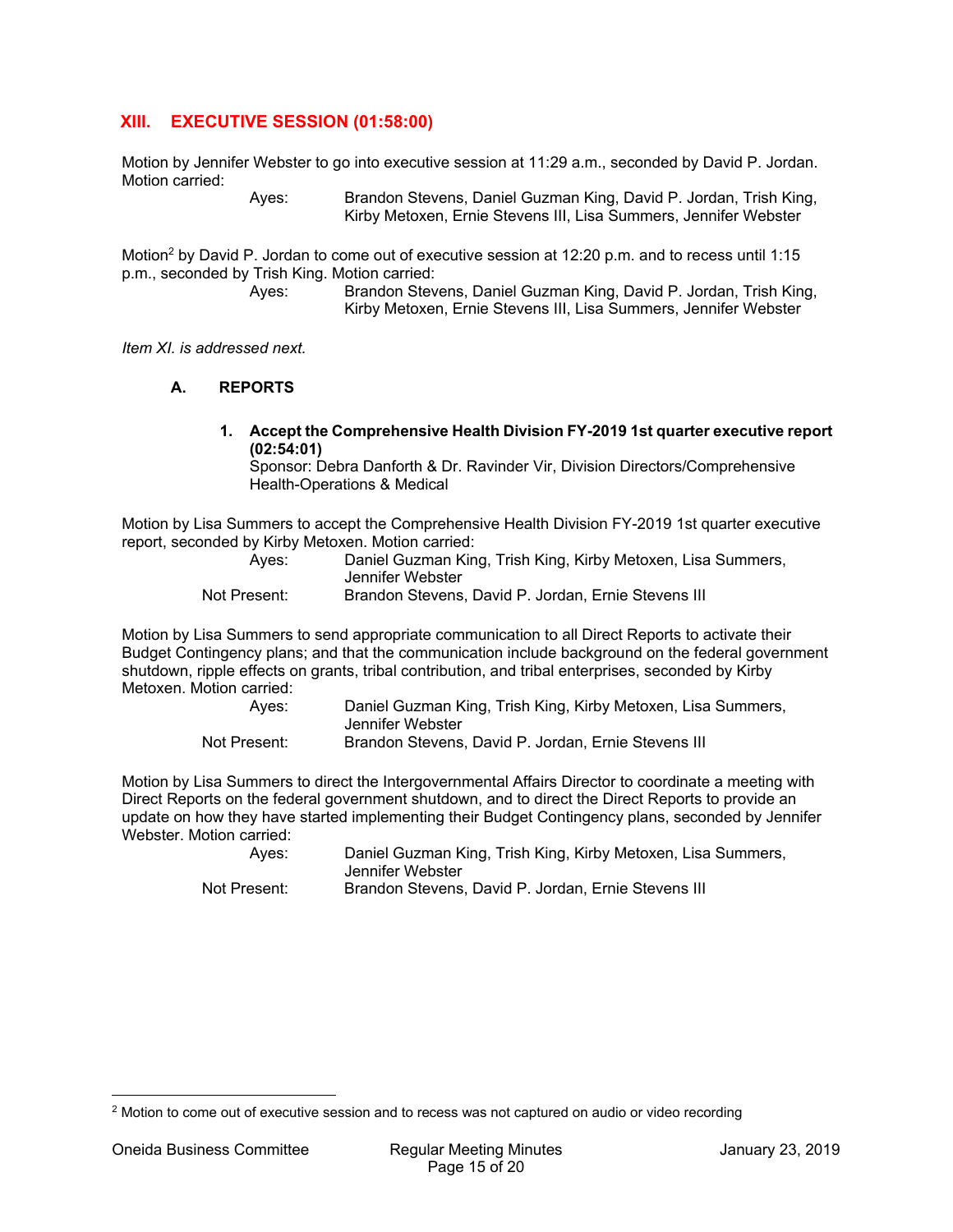**2. Accept the Community & Economic Development Division FY-2019 1st quarter executive report (02:54:15)** 

Sponsor: Troy Parr, Division Director/Community & Economic Development

Motion by Jennifer Webster to accept the Community & Economic Development Division FY-2019 1st quarter executive report, seconded by Daniel Guzman King. Motion carried:

| Aves:        | Daniel Guzman King, Trish King, Kirby Metoxen, Lisa Summers, |
|--------------|--------------------------------------------------------------|
|              | Jennifer Webster                                             |
| Not Present: | Brandon Stevens, David P. Jordan, Ernie Stevens III          |

**3. Accept the Division of Public Works FY-2019 1st quarter executive report (02:54:30)** 

Sponsor: Jacque Boyle, Division Director/Public Works

Motion by Kirby Metoxen to accept the Division of Public Works FY-2019 1st quarter executive report, seconded by Daniel Guzman King. Motion carried:

 Ayes: Daniel Guzman King, Trish King, Kirby Metoxen, Lisa Summers, Jennifer Webster

- Not Present: Brandon Stevens, David P. Jordan, Ernie Stevens III
	- **4. Accept the Governmental Services Division FY-2019 1st quarter executive report (02:54:45)**

Sponsor: George Skenandore, Division Director/Governmental Services

Motion by Jennifer Webster to accept the Governmental Services Division FY-2019 1st quarter executive report, seconded by Kirby Metoxen. Motion carried:

| Aves:       | Daniel Guzman King, Trish King, Kirby Metoxen, Lisa Summers, |
|-------------|--------------------------------------------------------------|
|             | Jennifer Webster                                             |
| Nat Dessart | Drondon Ctourne, Douid D. Jarden, Ernie Ctourne, III         |

Not Present: Brandon Stevens, David P. Jordan, Ernie Stevens III

Motion by Jennifer Webster to request to request the Secretary's Office to look at the administrative services for Boards, Committees, and Commissions to see if these services can be extended to Oneida Nation Commission on Aging, Oneida Nation School Board, Environmental Resource Board, and Oneida Police Commission, seconded by Kirby Metoxen. Motion carried:

 Ayes: Daniel Guzman King, Trish King, Kirby Metoxen, Lisa Summers, Jennifer Webster

Not Present: Brandon Stevens, David P. Jordan, Ernie Stevens III

**5. Accept the Internal Services Division FY-2019 1st quarter executive report (02:55:15)** 

Sponsor: Joanie Buckley, Division Director/Internal Services

Motion by Kirby Metoxen to accept the Internal Services Division FY-2019 1st quarter executive report, seconded by Jennifer Webster. Motion carried:

| Aves:        | Daniel Guzman King, Trish King, Kirby Metoxen, Lisa Summers, |
|--------------|--------------------------------------------------------------|
|              | Jennifer Webster                                             |
| Not Present: | Brandon Stevens, David P. Jordan, Ernie Stevens III          |

Motion by Jennifer Webster to direct the Internal Services Director to bring back a recommendation for how to improve the tracking between Emergency Food Pantry, Food Distribution and the Supplemental Nutrition Assistance Program (SNAP), seconded by Kirby Metoxen. Motion carried:

| Aves:        | Daniel Guzman King, Trish King, Kirby Metoxen, Lisa Summers, |
|--------------|--------------------------------------------------------------|
|              | Jennifer Webster                                             |
| Not Present: | Brandon Stevens, David P. Jordan, Ernie Stevens III          |

Oneida Business Committee Regular Meeting Minutes January 23, 2019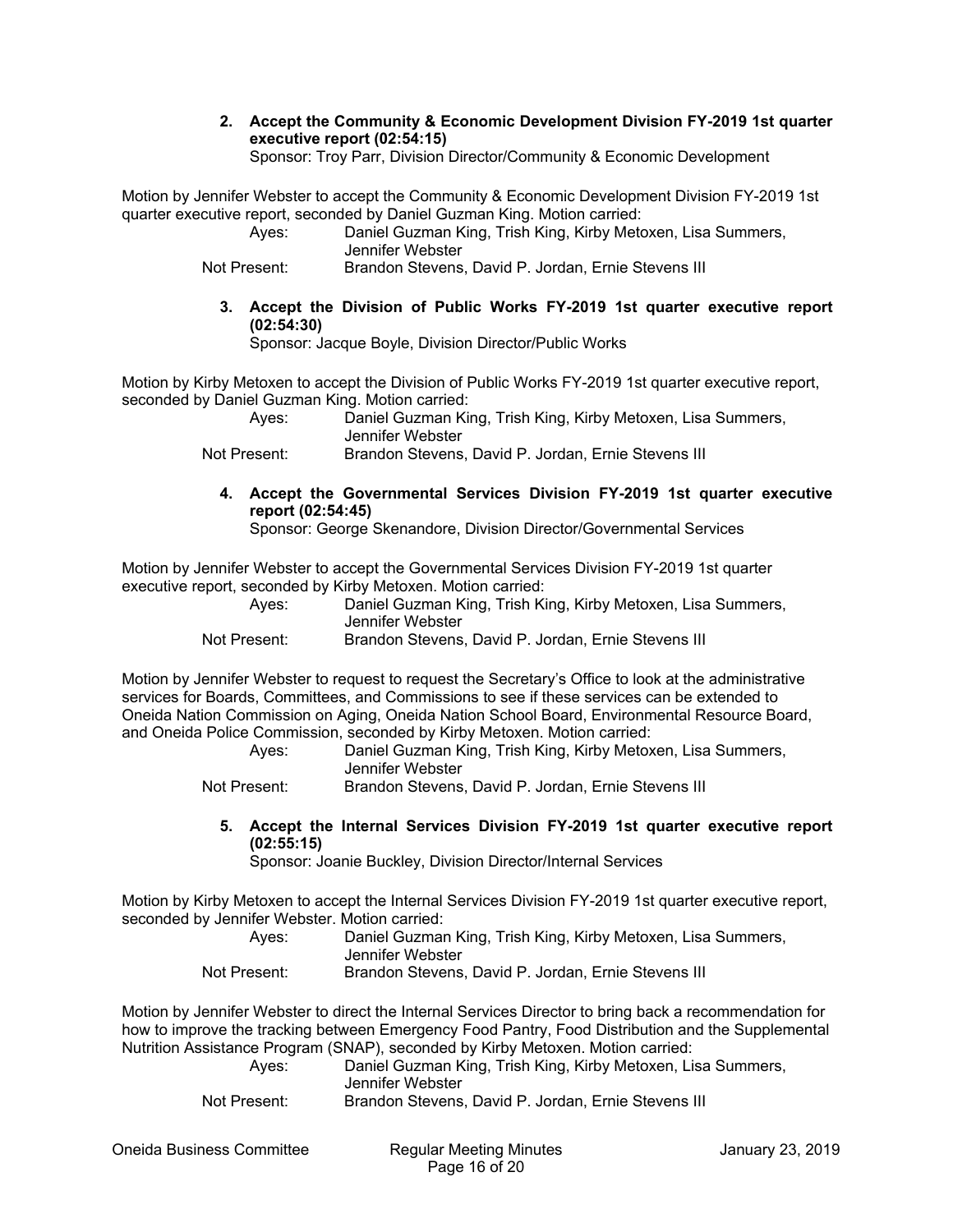# **6. Accept the Chief Counsel report (02:56:00)**

Sponsor: Jo Anne House, Chief Counsel

Motion by Trish King to accept the Chief Counsel report for the January 22, 2019, executive session discussion, seconded by Jennifer Webster. Motion carried:

| Aves:        | Daniel Guzman King, Trish King, Kirby Metoxen, Lisa Summers, |
|--------------|--------------------------------------------------------------|
|              | Jennifer Webster                                             |
| Not Present: | Brandon Stevens, David P. Jordan, Ernie Stevens III          |

Motion by Jennifer Webster to approve the participation in the identified amicus brief and authorization to utilize the litigation funds, seconded by Lisa Summers. Motion carried:

 Ayes: Daniel Guzman King, Trish King, Kirby Metoxen, Lisa Summers, Jennifer Webster Not Present: Brandon Stevens, David P. Jordan, Ernie Stevens III

Motion by Jennifer Webster to approve the first amendment to the Yoder & Langford attorney contract file # 2017-0135 and to direct the development of an RFP for future contracts, seconded by Trish King. Motion carried:

| Aves:        | Daniel Guzman King, Trish King, Kirby Metoxen, Lisa Summers, |
|--------------|--------------------------------------------------------------|
|              | Jennifer Webster                                             |
| Not Present: | Brandon Stevens, David P. Jordan, Ernie Stevens III          |

# **7. Accept the Intergovernmental Affairs, Communications, and Self-Governance January 2019 report (02:57:37)**

Sponsor: Melinda J. Danforth, Director/Intergovernmental Affairs

Motion by Trish King to accept the Intergovernmental Affairs, Communications, and Self-Governance January 2019 report, seconded by Kirby Metoxen. Motion carried:

| Aves:        | Daniel Guzman King, Trish King, Kirby Metoxen, Jennifer Webster |
|--------------|-----------------------------------------------------------------|
| Opposed:     | Lisa Summers                                                    |
| Not Present: | Brandon Stevens, David P. Jordan, Ernie Stevens III             |

Motion by Kirby Metoxen to authorize the Chairman to sign letters to congressional representatives asking to end the federal government shut down, seconded by Trish King. Motion carried:

| Aves:        | Daniel Guzman King, Trish King, Kirby Metoxen, Lisa Summers, |
|--------------|--------------------------------------------------------------|
|              | Jennifer Webster                                             |
| Not Present: | Brandon Stevens, David P. Jordan, Ernie Stevens III          |

Motion by Daniel Guzman King to authorize the Chairman to sign the letter nominating Councilwoman Jennifer Webster to the US Health & Human Services Administration for Children & Families Tribal Advisory Committee (ACF TAC), seconded by Jennifer Webster. Motion carried:

 Ayes: Daniel Guzman King, Trish King, Kirby Metoxen, Lisa Summers, Jennifer Webster Not Present: Brandon Stevens, David P. Jordan, Ernie Stevens III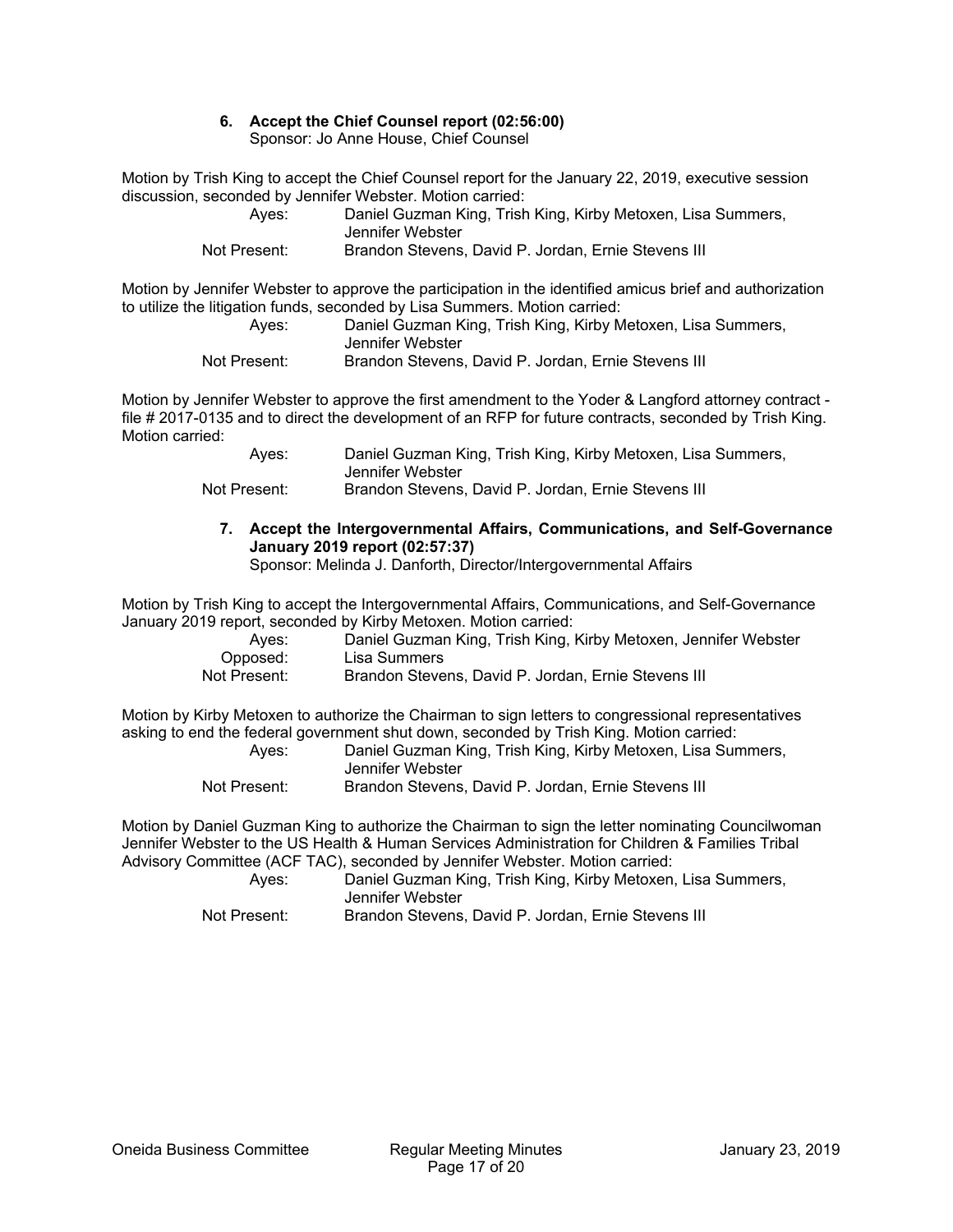#### **B. STANDING ITEMS**

#### **1. ONEIDA GOLF ENTERPRISE CORPORATION - LADIES PROFESSIONAL GOLF ASSOCIATION**

#### **a. Accept the Thornberry Creek LPGA Classic January 2019 report (02:57:18)**

Motion by Lisa Summers to accept the Thornberry Creek LPGA Classic January 2019 report, seconded by Jennifer Webster. Motion carried:

| Aves:        | Daniel Guzman King, Trish King, Kirby Metoxen, Lisa Summers,<br>Jennifer Webster |
|--------------|----------------------------------------------------------------------------------|
| Not Present: | Brandon Stevens, David P. Jordan, Ernie Stevens III                              |

Motion by Lisa Summers to approve the report on the contract negotiations as revised on January 23, 2019, and to direct the Officers to identify a temporary Agent assignment, seconded by Jennifer Webster. Motion carried:

| Aves:        | Daniel Guzman King, Trish King, Kirby Metoxen, Lisa Summers, |
|--------------|--------------------------------------------------------------|
|              | Jennifer Webster                                             |
| Not Present: | Brandon Stevens, David P. Jordan, Ernie Stevens III          |

Motion by Lisa Summers to direct the Oneida Golf Enterprise Corporation liaisons to coordinate a comprehensive LPGA report to General Tribal Council (GTC) for the 2019 semi-annual GTC meeting, seconded by Jennifer Webster. Motion carried:

| Aves:        | Daniel Guzman King, Trish King, Kirby Metoxen, Lisa Summers, |
|--------------|--------------------------------------------------------------|
|              | Jennifer Webster                                             |
| Not Present: | Brandon Stevens, David P. Jordan, Ernie Stevens III          |

Motion by Lisa Summers to send the Business Compliance Officer job description on to the February BC Work Session for finalization, seconded by Kirby Metoxen. Motion carried:

| Aves:        | Daniel Guzman King, Trish King, Kirby Metoxen, Lisa Summers, |
|--------------|--------------------------------------------------------------|
|              | Jennifer Webster                                             |
| Not Present: | Brandon Stevens, David P. Jordan, Ernie Stevens III          |

Motion by Jennifer Webster to accept the LPGA conference call as information and to direct the Oneida Golf Enterprise Corporation liaisons to coordinate the identified follow up, seconded by Kirby Metoxen. Motion carried:

 Ayes: Daniel Guzman King, Trish King, Kirby Metoxen, Lisa Summers, Jennifer Webster Not Present: Brandon Stevens, David P. Jordan, Ernie Stevens III

#### **2. LAND MORTGAGE FUNDS**

#### **a. Accept the memorandum from the Chief Financial Officer (02:58:28)**

Motion by Kirby Metoxen to accept the closeout memorandum dated January 9, 2019, from the Chief Financial Officer, seconded by Daniel Guzman King. Motion carried:

| Aves:        | Daniel Guzman King, Trish King, Kirby Metoxen, Lisa Summers, |
|--------------|--------------------------------------------------------------|
|              | Jennifer Webster                                             |
| Not Present: | Brandon Stevens, David P. Jordan, Ernie Stevens III          |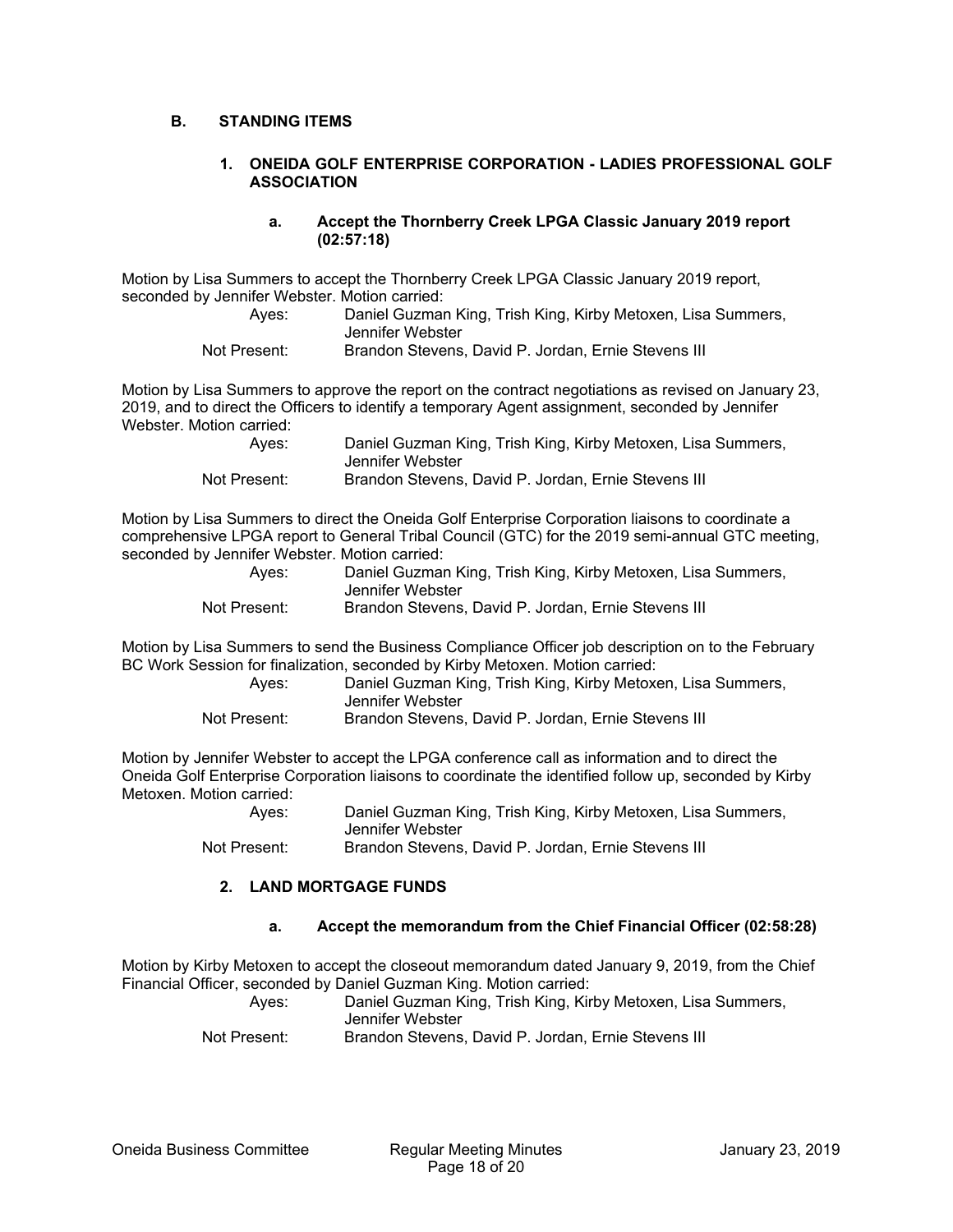#### **C. NEW BUSINESS**

#### **1. File # ED19-005 - Complete an initial review (02:58:51)**

Sponsor: Troy Parr, Division Director/Community & Economic Development

Motion by Lisa Summers to deny a Tier 1 review for file # ED19-005, seconded by Daniel Guzman King. Motion carried:

 Ayes: Daniel Guzman King, Trish King, Kirby Metoxen, Lisa Summers, Jennifer Webster

Not Present: Brandon Stevens, David P. Jordan, Ernie Stevens III

# **2. File # ED19-006 - Complete an initial review (02:59:18)**

Sponsor: Troy Parr, Division Director/Community & Economic Development

Motion by Jennifer Webster to deny a Tier 1 review for file # ED19-006, seconded by Lisa Summers. Motion carried:

> Ayes: Daniel Guzman King, Trish King, Kirby Metoxen, Lisa Summers, Jennifer Webster Not Present: Brandon Stevens, David P. Jordan, Ernie Stevens III

**3. Consider a request from the Environmental Resource Board pursuant to §105.7- 4 (02:59:30)** 

Sponsor: Jameson Wilson, Chair/Environmental Resource Board

Motion by Lisa Summers to send this item to the Chairman's Office to provide a recommendation to be brought back at the February 13, 2019, regular Business Committee meeting, seconded by Kirby Metoxen. Motion carried:

 Ayes: Daniel Guzman King, Trish King, Kirby Metoxen, Lisa Summers, Jennifer Webster

Not Present: Brandon Stevens, David P. Jordan, Ernie Stevens III

**4. Complaint # 2019-CC-01 - Determine next steps (02:59:45)**  Sponsor: Tehassi Hill, Chairman

Motion by Kirby Metoxen to defer complaint # 2019-CC-01 to the liaisons to work with the budget owner on this issue and bring back a recommendation when ready, seconded by Lisa Summers. Motion carried:

> Ayes: Daniel Guzman King, Trish King, Kirby Metoxen, Lisa Summers, Jennifer Webster Not Present: Brandon Stevens, David P. Jordan, Ernie Stevens III